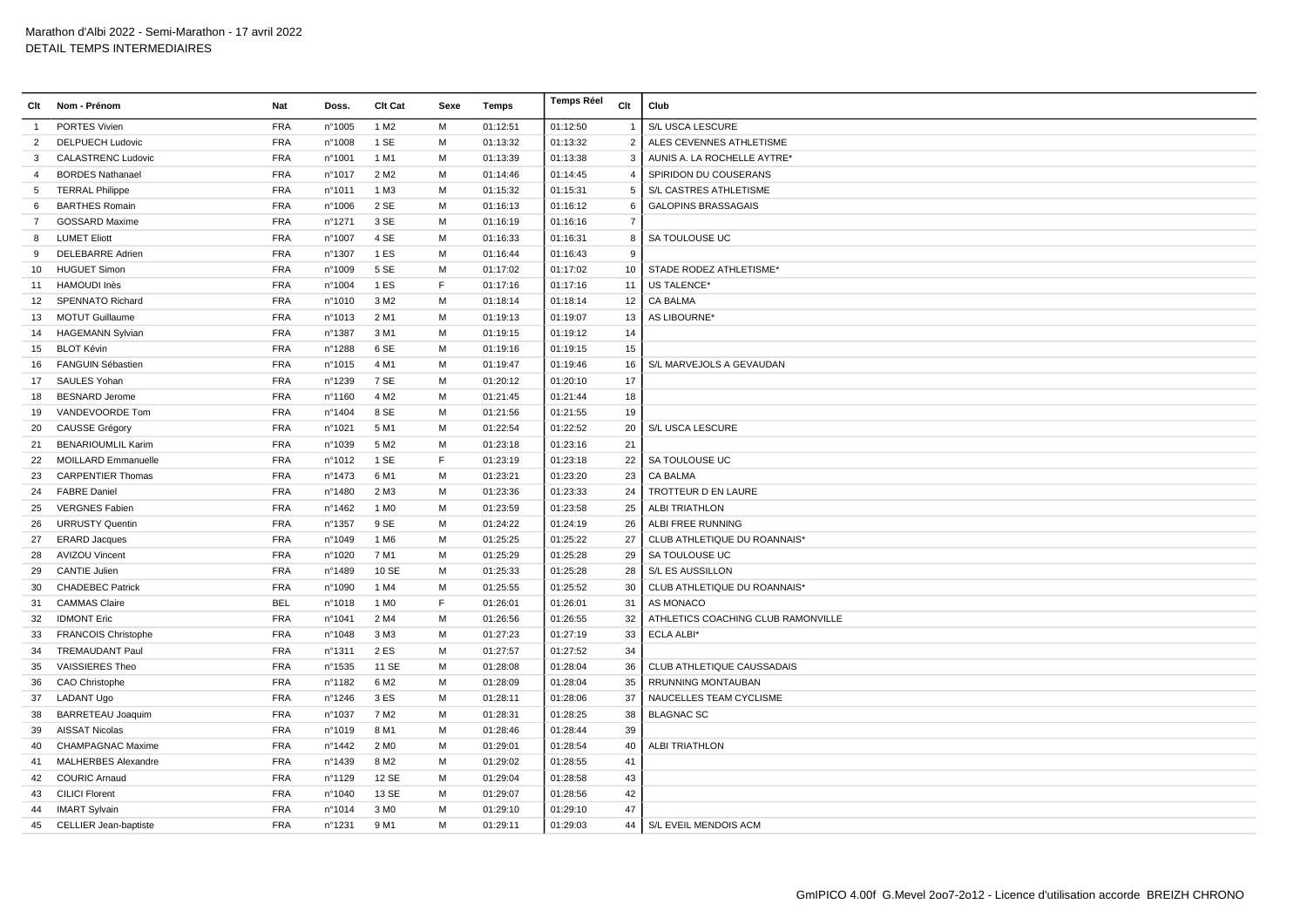| Clt | Nom - Prénom                | Nat        | Doss.            | <b>Clt Cat</b>    | Sexe | <b>Temps</b> | <b>Temps Réel</b> | Clt | Club                             |
|-----|-----------------------------|------------|------------------|-------------------|------|--------------|-------------------|-----|----------------------------------|
| 46  | PRIOU Olivier               | <b>FRA</b> | nº1247           | 14 SE             | М    | 01:29:13     | 01:29:09          | 45  |                                  |
| 47  | ZAMOLO Gael                 | <b>FRA</b> | n°1521           | 15 SE             | М    | 01:29:18     | 01:29:14          | 50  |                                  |
| 48  | <b>GUIBBAL Caroline</b>     | <b>FRA</b> | nº1346           | 1 M <sub>2</sub>  | F    | 01:29:18     | 01:29:15          | 51  |                                  |
| 49  | <b>VIDAL Stephane</b>       | <b>FRA</b> | n°1263           | 10 M1             | M    | 01:29:21     | 01:29:13          | 49  | S/L US CARMAUX                   |
| 50  | <b>KHOUKHI Brahim</b>       | <b>FRA</b> | n°1406           | 11 M1             | M    | 01:29:21     | 01:29:18          | 54  | S/L LABRUGUIERE AC               |
| 51  | <b>LACASSAGNE Jean-marc</b> | <b>FRA</b> | n°1438           | 4 M3              | M    | 01:29:22     | 01:29:18          | 53  | <b>BLAGNAC SC</b>                |
| 52  | MUCCIO Remi                 | <b>FRA</b> | n°1525           | 4 M <sub>0</sub>  | M    | 01:29:23     | 01:29:12          | 48  |                                  |
| 53  | <b>THOMAS Sylvain</b>       | <b>FRA</b> | n°1519           | 16 SE             | M    | 01:29:24     | 01:29:10          | 46  |                                  |
| 54  | <b>BERNARD Josyan</b>       | <b>FRA</b> | n°1484           | 5 M3              | M    | 01:29:24     | 01:29:17          | 52  | <b>ALBI TRIAATHLON</b>           |
| 55  | ROCHE Jean-francois         | <b>FRA</b> | n°1411           | 2 M <sub>6</sub>  | M    | 01:29:26     | 01:29:22          | 56  | CO VOIE DE L ECIR                |
| 56  | <b>ROBIN Dorian</b>         | <b>FRA</b> | nº1126           | 17 SE             | M    | 01:29:29     | 01:29:28          | 57  | <b>CAC CASTELGINEST</b>          |
| 57  | <b>LAPOMME Cedric</b>       | <b>FRA</b> | n°1078           | 18 SE             | М    | 01:29:38     | 01:29:19          | 55  |                                  |
| 58  | <b>LARRUE Jimmy</b>         | <b>FRA</b> | n°1416           | 4ES               | M    | 01:29:53     | 01:29:50          | 58  |                                  |
| 59  | JULIEN Jean-pierre          | <b>FRA</b> | $n^{\circ}$ 1465 | 3 M4              | M    | 01:29:53     | 01:29:51          | 59  | S/L USC ALBI                     |
| 60  | <b>VERGARA Adrien</b>       | <b>FRA</b> | n°1192           | 19 SE             | M    | 01:30:07     | 01:30:01          | 60  | SAMBALEK                         |
| 61  | <b>HUDE Lionel</b>          | <b>FRA</b> | nº1308           | 12 M1             | М    | 01:30:54     | 01:30:46          | 61  |                                  |
| 62  | <b>BRESIL Christophe</b>    | <b>FRA</b> | n°1533           | 13 M1             | M    | 01:31:17     | 01:31:04          | 62  |                                  |
| 63  | <b>MAZERAN Cyril</b>        | <b>FRA</b> | n°1461           | 5 M <sub>0</sub>  | M    | 01:31:20     | 01:31:13          | 63  |                                  |
| 64  | QUESNEL Benoît              | <b>FRA</b> | nº1253           | 14 M1             | M    | 01:31:27     | 01:31:14          | 64  |                                  |
| 65  | <b>MASCARO Olivier</b>      | <b>FRA</b> | nº1351           | 15 M1             | M    | 01:31:40     | 01:31:31          | 65  | <b>FRONT RUNNERS DE PARIS</b>    |
| 66  | <b>TICHIT Yves</b>          | <b>FRA</b> | nº1213           | 4 M4              | M    | 01:31:48     | 01:31:45          | 68  | S/L MARVEJOLS CROSS MARATHON     |
| 67  | JASSENS Alexandre           | <b>FRA</b> | nº1296           | 9 M <sub>2</sub>  | M    | 01:31:49     | 01:31:37          | 66  | <b>ENDURANCE SHOP ALBI</b>       |
| 68  | <b>THESEE Guillaume</b>     | <b>FRA</b> | n°1151           | 20 SE             | M    | 01:31:49     | 01:31:42          | 67  |                                  |
| 69  | <b>BONOTTO Frédéric</b>     | <b>FRA</b> | n°1023           | 6 M3              | M    | 01:31:53     | 01:31:48          | 70  | <b>BLAGNAC SC</b>                |
| 70  | <b>LHORTE Thibault</b>      | <b>FRA</b> | n°1295           | 5 ES              | M    | 01:32:01     | 01:31:48          | 69  |                                  |
| 71  | PELISSIER David             | <b>FRA</b> | n°1045           | 16 M1             | M    | 01:32:12     | 01:32:01          | 71  | ATHLE LAURAGAIS OLYMPIQUE        |
|     | 72 THUILLEZ Mickaël         | <b>FRA</b> | nº1336           | 10 M <sub>2</sub> | M    | 01:32:43     | 01:32:24          | 72  | LES CLOCHE PIEDS                 |
| 73  | <b>BOUSQUET Thibault</b>    | <b>FRA</b> | n°1500           | 21 SE             | M    | 01:33:02     | 01:32:53          | 73  |                                  |
| 74  | <b>ALVES Enzo</b>           | <b>FRA</b> | n°1063           | 22 SE             | M    | 01:33:12     | 01:32:56          | 75  |                                  |
| 75  | <b>ICARD Antoine</b>        | <b>FRA</b> | n°1061           | 6 M <sub>0</sub>  | M    | 01:33:12     | 01:32:55          | 74  |                                  |
| 76  | <b>CAVAILLE Joseph</b>      | <b>FRA</b> | n°1459           | 23 SE             | М    | 01:33:40     | 01:33:32          | 76  |                                  |
| 77  | DAVEZAT-ESPIE Sandra        | <b>FRA</b> | n°1022           | 2 M <sub>2</sub>  | F    | 01:33:43     | 01:33:40          | 80  | <b>ECLA</b>                      |
| 78  | <b>SOLIGNAC Olivier</b>     | <b>FRA</b> | n°1016           | 7 M3              | M    | 01:33:44     | 01:33:36          | 77  | S/L EVEIL MENDOIS ACM            |
| 79  | <b>BARTHE Nicolas</b>       | <b>FRA</b> | n°1532           | 8 M3              | M    | 01:33:47     | 01:33:44          | 81  |                                  |
| 80  | <b>ISNARD Loïc</b>          | <b>FRA</b> | n°1487           | 17 M1             | M    | 01:33:51     | 01:33:37          | 78  | S/L ATHLE 632 PLAISANCE DU TOUCH |
| 81  | <b>MICHEL Fabien</b>        | <b>FRA</b> | $n^{\circ}$ 1145 | 9 M3              | M    | 01:33:59     | 01:33:51          | 82  | S/L EVEIL MENDOIS ACM            |
| 82  | ZIOINI Sarah                | <b>FRA</b> | n°1364           | 2 SE              | F    | 01:34:01     | 01:33:51          | 83  | S/L AS MONTFERRAND               |
| 83  | <b>FOURNIER Morgane</b>     | <b>FRA</b> | n°1046           | 3 SE              | F    | 01:34:19     | 01:34:17          | 84  | S/L EVEIL MENDOIS ACM            |
| 84  | <b>FOROPON Gaëtan</b>       | <b>FRA</b> | nº1380           | 24 SE             | M    | 01:34:20     | 01:33:40          | 79  |                                  |
| 85  | <b>SEBIE Maxime</b>         | <b>FRA</b> | n°1289           | 7 M <sub>0</sub>  | M    | 01:34:50     | 01:34:42          | 85  | S/L LUC PRIMAUBE ATHLETISME      |
| 86  | <b>BLANC Jerome</b>         | <b>FRA</b> | n°1310           | 11 M <sub>2</sub> | M    | 01:34:59     | 01:34:54          | 86  | <b>CA BALMA</b>                  |
| 87  | <b>LECARPENTIER Mathys</b>  | <b>FRA</b> | $n^{\circ}$ 1105 | 1 JU              | М    | 01:35:03     | 01:34:57          | 88  |                                  |
| 88  | <b>ORTIZ Christophe</b>     | <b>FRA</b> | n°1499           | 12 M <sub>2</sub> | M    | 01:35:04     | 01:34:57          | 87  |                                  |
| 89  | <b>COUDERT Hervé</b>        | <b>FRA</b> | n°1472           | 10 M3             | м    | 01:35:11     | 01:35:01          | 89  | LES COUREURS DE FOND DE CASTRES  |
|     | 90 VAN HYFTE Stéphane       | <b>FRA</b> | nº1134           | 25 SE             | M    | 01:35:24     | 01:35:11          | 90  |                                  |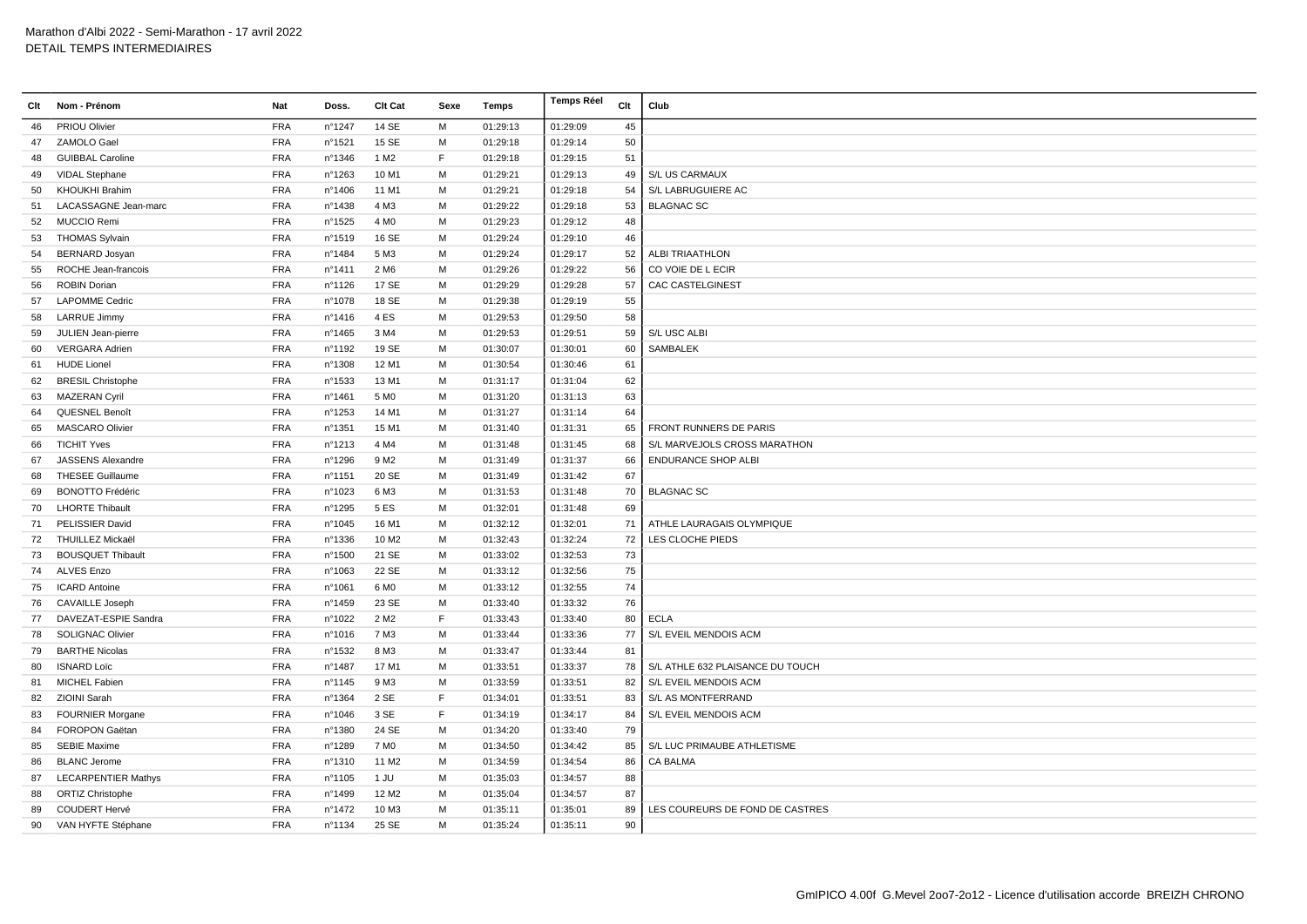| Clt | Nom - Prénom                   | Nat        | Doss.  | Clt Cat           | Sexe | Temps    | <b>Temps Réel</b> | Clt | Club                                   |
|-----|--------------------------------|------------|--------|-------------------|------|----------|-------------------|-----|----------------------------------------|
| 91  | <b>FERHAT Ali</b>              | <b>FRA</b> | n°1522 | 11 M3             | M    | 01:35:24 | 01:35:17          | 91  | S/L EVEIL MENDOIS ACM                  |
| 92  | <b>DESMARAIS Amélie</b>        | <b>FRA</b> | n°1131 | 4 SE              | F.   | 01:35:37 | 01:35:33          | 95  | MONTAUBAN ATHLETISME                   |
| 93  | <b>BOULOC Matthieu</b>         | <b>FRA</b> | n°1491 | 13 M2             | M    | 01:35:37 | 01:35:27          | 92  |                                        |
| 94  | <b>AYRAL Gilles</b>            | <b>FRA</b> | n°1497 | 12 M3             | M    | 01:35:39 | 01:35:35          | 96  |                                        |
| 95  | <b>ELANSSARI Karim</b>         | <b>FRA</b> | n°1270 | 8 M <sub>0</sub>  | м    | 01:35:40 | 01:35:32          | 94  |                                        |
| 96  | <b>KOWAL Céline</b>            | <b>FRA</b> | n°1050 | 1 M1              | E    | 01:35:44 | 01:35:42          | 97  | <b>BRAUD AC</b>                        |
| 97  | <b>RIVIERE Adrien</b>          | <b>FRA</b> | n°1179 | 18 M1             | M    | 01:35:59 | 01:35:49          | 98  |                                        |
| 98  | <b>BAUGUIL Matthieu</b>        | <b>FRA</b> | n°1196 | 26 SE             | M    | 01:36:04 | 01:35:30          | 93  |                                        |
| 99  | <b>FALCOU Pauline</b>          | <b>FRA</b> | n°1379 | 5 SE              | E    | 01:36:17 | 01:35:49          | 99  |                                        |
| 100 | <b>MEY Celine</b>              | <b>FRA</b> | n°1230 | 3 M <sub>2</sub>  | E    | 01:36:20 | 01:36:13          | 100 |                                        |
| 101 | <b>PRUNIER Ghislain</b>        | <b>FRA</b> | n°1507 | 14 M <sub>2</sub> | M    | 01:36:30 | 01:36:29          | 102 | <b>NPS FRANCE</b>                      |
| 102 | ARROUZE Jean-marc              | <b>FRA</b> | n°1170 | 5 M4              | M    | 01:37:00 | 01:36:47          | 104 | S/L ATHLE 632 FONSORBES                |
| 103 | FALCOU Jean-michel             | <b>FRA</b> | n°1042 | 3 M6              | M    | 01:37:05 | 01:37:01          | 106 | S/L ATHLE 632 TOURNEFEUILLE            |
| 104 | <b>GASC Sylvain</b>            | <b>FRA</b> | n°1169 | 19 M1             | M    | 01:37:08 | 01:36:25          | 101 |                                        |
| 105 | <b>PAGES Nicolas</b>           | <b>FRA</b> | n°1115 | 20 M1             | M    | 01:37:16 | 01:36:34          | 103 | TROTTEURS D EN LAURE                   |
| 106 | <b>TEISSIER Gregory</b>        | <b>FRA</b> | n°1475 | 9 M <sub>0</sub>  | M    | 01:37:18 | 01:36:55          | 105 | <b>CREDIT AGRICOLE NMP</b>             |
| 107 | <b>LARROQUE Patrick</b>        | <b>FRA</b> | n°1422 | 15 M <sub>2</sub> | M    | 01:37:27 | 01:37:19          | 108 |                                        |
| 108 | <b>BONIZEC Mathieu</b>         | <b>FRA</b> | n°1373 | 10 M <sub>0</sub> | M    | 01:37:28 | 01:37:14          | 107 | <b>GALOUPERIENS BRIEC</b>              |
| 109 | <b>BONNET Kevin</b>            | <b>FRA</b> | n°1508 | 27 SE             | M    | 01:37:41 | 01:37:34          | 110 |                                        |
| 110 | <b>BOQUET Felix</b>            | <b>FRA</b> | n°1225 | 28 SE             | M    | 01:37:59 | 01:37:33          | 109 |                                        |
|     | 111 ROUQUETTE Bruno            | <b>FRA</b> | n°1184 | 16 M <sub>2</sub> | M    | 01:38:06 | 01:37:57          | 113 |                                        |
|     | 112 CANAL Florent              | <b>FRA</b> | n°1478 | 21 M1             | M    | 01:38:14 | 01:38:09          | 115 |                                        |
|     | 113 ENG Philippe               | <b>FRA</b> | n°1069 | 17 M <sub>2</sub> | M    | 01:38:18 | 01:38:02          | 114 |                                        |
|     | 114 RAYNAL Stéphane            | <b>FRA</b> | n°1367 | 22 M1             | M    | 01:38:19 | 01:37:52          | 111 |                                        |
|     | 115 GALAS Philippe             | <b>FRA</b> | n°1249 | 13 M3             | M    | 01:38:19 | 01:37:52          | 112 |                                        |
|     | 116 FRAYSSINET .sebastien      | <b>FRA</b> | n°1091 | 18 M <sub>2</sub> | M    | 01:38:29 | 01:38:13          | 116 |                                        |
| 117 | <b>ROQUES Benoit</b>           | <b>FRA</b> | n°1286 | 19 M <sub>2</sub> | M    | 01:38:32 | 01:38:21          | 117 | S/L LUC PRIMAUBE ATHLETISME            |
|     | 118 ESPASA Mickael             | <b>FRA</b> | nº1315 | 29 SE             | M    | 01:38:43 | 01:38:33          | 119 | CLUB OLYMPIQUE CARBONNAIS              |
| 119 | <b>RENAUD David</b>            | <b>FRA</b> | n°1325 | 6 M4              | M    | 01:38:44 | 01:38:28          | 118 |                                        |
| 120 | <b>DENIS Franck</b>            | <b>FRA</b> | n°1256 | 20 M <sub>2</sub> | M    | 01:38:46 | 01:38:42          | 123 |                                        |
| 121 | <b>BUFFET Dominique</b>        | <b>FRA</b> | n°1195 | 1 M <sub>5</sub>  | M    | 01:38:53 | 01:38:44          | 124 | TEAM81                                 |
|     | 122 DUPONT Yann                | <b>FRA</b> | n°1106 | 23 M1             | M    | 01:38:54 | 01:38:42          | 122 |                                        |
|     | 123 COMBES Corentin            | <b>FRA</b> | n°1388 | 30 SE             | M    | 01:38:55 | 01:38:38          | 121 | ASSOCIATION MULTISPORTS MONTREDONNAISE |
| 124 | <b>MALATERRE Roland</b>        | <b>FRA</b> | n°1437 | 7 M4              | M    | 01:38:58 | 01:38:34          | 120 |                                        |
| 125 | <b>GHILASSENE Pierre-aissa</b> | <b>FRA</b> | n°1199 | 2 M <sub>5</sub>  | M    | 01:39:04 | 01:39:00          | 127 |                                        |
| 126 | <b>LUNET Gilles</b>            | <b>FRA</b> | n°1111 | 24 M1             | M    | 01:39:08 | 01:38:58          | 125 |                                        |
| 127 | <b>DELHON Désiré</b>           | <b>FRA</b> | n°1157 | 25 M1             | M    | 01:39:10 | 01:38:58          | 126 | FAN CLUB DE ROLAND FLOUTIER            |
| 128 | <b>JULIEN Patrick</b>          | <b>FRA</b> | n°1201 | 14 M3             | M    | 01:39:12 | 01:39:08          | 128 |                                        |
| 129 | SANCHEZ Grégorio               | <b>FRA</b> | nº1410 | 8 M4              | M    | 01:39:13 | 01:39:11          | 129 | S/L USCA LESCURE                       |
| 130 | <b>ICHARD Pierre</b>           | <b>FRA</b> | n°1476 | 15 M3             | M    | 01:39:24 | 01:39:17          | 130 | ECLA ALBI*                             |
|     | 131 CANTE Benjamin             | <b>FRA</b> | n°1183 | 31 SE             | M    | 01:39:34 | 01:39:27          | 131 |                                        |
| 132 | <b>MARTY Jerome</b>            | <b>FRA</b> | n°1365 | 21 M <sub>2</sub> | M    | 01:39:43 | 01:39:37          | 134 |                                        |
| 133 | <b>GROUT Jean-claude</b>       | <b>FRA</b> | n°1073 | 22 M <sub>2</sub> | M    | 01:39:49 | 01:39:32          | 132 | S/L CA SOREZIEN                        |
| 134 | <b>DELAVAUD Olivier</b>        | <b>FRA</b> | n°1402 | 32 SE             | M    | 01:40:15 | 01:39:33          | 133 |                                        |
|     | 135 BENECH Julien              | <b>FRA</b> | n°1350 | 26 M1             | M    | 01:40:18 | 01:40:05          | 135 |                                        |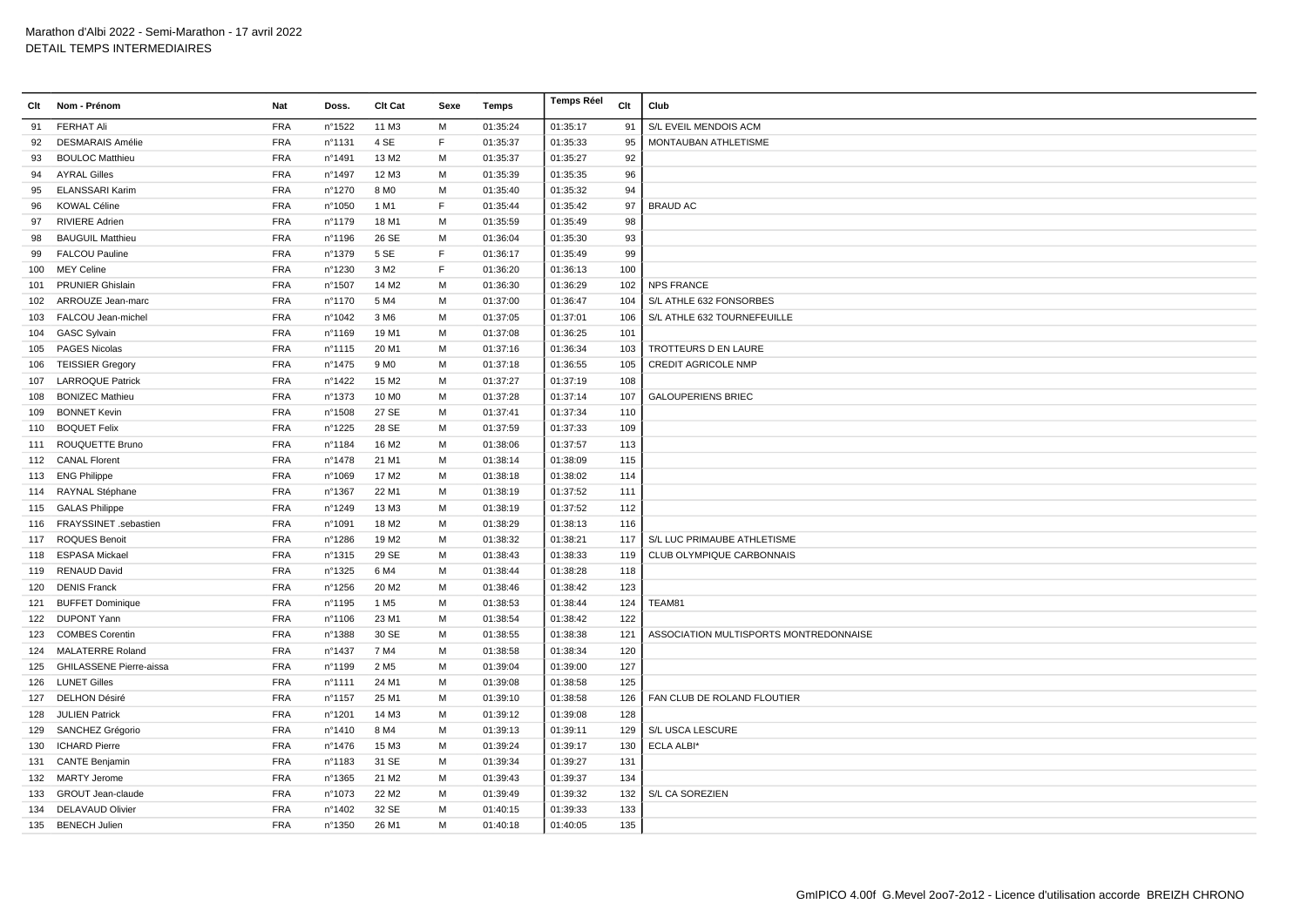| Clt | Nom - Prénom               | Nat        | Doss.  | Clt Cat           | Sexe | Temps    | <b>Temps Réel</b> | Clt | Club                               |
|-----|----------------------------|------------|--------|-------------------|------|----------|-------------------|-----|------------------------------------|
| 136 | <b>FABAS Olivier</b>       | <b>FRA</b> | n°1305 | 27 M1             | M    | 01:40:28 | 01:40:18          | 136 |                                    |
| 137 | <b>SAVY Romain</b>         | <b>FRA</b> | n°1178 | 28 M1             | м    | 01:40:35 | 01:40:18          | 137 | <b>ASPTT</b>                       |
| 138 | MALLET Stéphanie           | <b>FRA</b> | nº1407 | 2 M <sub>0</sub>  | F    | 01:40:46 | 01:40:41          | 145 | S/L LABRUGUIERE AC                 |
| 139 | SALVETTI Cynthia           | <b>FRA</b> | n°1283 | 6 SE              | F    | 01:40:46 | 01:40:34          | 141 | ATHLETICS COACHING CLUB RAMONVILLE |
| 140 | <b>CHAUMET Antoine</b>     | <b>FRA</b> | n°1282 | 33 SE             | м    | 01:40:46 | 01:40:33          | 140 |                                    |
| 141 | <b>PALADIN Romain</b>      | <b>FRA</b> | n°1232 | 34 SE             | м    | 01:40:53 | 01:40:32          | 139 |                                    |
| 142 | <b>ESPASA Coralie</b>      | <b>FRA</b> | n°1329 | 7 SE              | F    | 01:40:55 | 01:40:46          | 147 |                                    |
|     | 143 MICHAU Sylvain         | <b>FRA</b> | n°1068 | 29 M1             | M    | 01:40:56 | 01:40:39          | 143 |                                    |
|     | 144 TOLDI Alexandre        | <b>FRA</b> | n°1273 | 16 M3             | м    | 01:40:58 | 01:40:25          | 138 |                                    |
| 145 | <b>AUSTRUY Fabien</b>      | <b>FRA</b> | n°1369 | 9 M4              | м    | 01:40:59 | 01:40:56          | 149 | <b>TOUROULIS</b>                   |
| 146 | <b>SALA Danielle</b>       | <b>FRA</b> | n°1492 | 1 M3              | F    | 01:41:00 | 01:40:46          | 146 | CREDIT AGRICOLE NORD MIDI PYRENEES |
| 147 | <b>DEBAISIEUX Michel</b>   | <b>FRA</b> | nº1047 | 1 M7              | м    | 01:41:00 | 01:40:58          | 150 | TEAM 12                            |
| 148 | <b>DEJEAN Prisca</b>       | <b>FRA</b> | n°1216 | 8 SE              | F    | 01:41:03 | 01:40:38          | 142 |                                    |
|     | 149 HABERT Rodrigue        | FRA        | n°1374 | 35 SE             | M    | 01:41:20 | 01:40:39          | 144 |                                    |
| 150 | <b>LAUTAR Olivier</b>      | <b>FRA</b> | n°1337 | 23 M <sub>2</sub> | м    | 01:41:22 | 01:40:53          | 148 |                                    |
| 151 | <b>KUBANIK Rado</b>        | <b>FRA</b> | nº1494 | 17 M3             | м    | 01:41:23 | 01:41:17          | 154 | <b>CZEKRAN</b>                     |
| 152 | <b>RABAUD Valerie</b>      | <b>FRA</b> | n°1212 | 4 M <sub>2</sub>  | E    | 01:41:24 | 01:41:20          | 156 | US SETE ATHLETISME                 |
| 153 | <b>FLOUTIER Roland</b>     | <b>FRA</b> | n°1148 | 30 M1             | м    | 01:41:29 | 01:41:16          | 153 |                                    |
| 154 | <b>MARTINS Dimitri</b>     | <b>FRA</b> | n°1368 | 36 SE             | м    | 01:41:30 | 01:41:12          | 152 |                                    |
| 155 | <b>LARUE Vincent</b>       | <b>FRA</b> | n°1122 | 11 M <sub>0</sub> | м    | 01:41:31 | 01:41:10          | 151 | DAVID GOSSE                        |
| 156 | <b>FABRE Gilles</b>        | <b>FRA</b> | n°1449 | 18 M3             | м    | 01:41:35 | 01:41:32          | 159 | POLICE NATIONALE                   |
| 157 | <b>CHALONS Deborah</b>     | <b>FRA</b> | n°1218 | 9 SE              | F    | 01:41:39 | 01:41:28          | 157 |                                    |
| 158 | PEDRON Adrien              | <b>FRA</b> | n°1443 | 37 SE             | м    | 01:41:39 | 01:41:29          | 158 |                                    |
| 159 | <b>PARACHE Yannick</b>     | <b>FRA</b> | nº1143 | 19 M3             | м    | 01:41:42 | 01:41:20          | 155 |                                    |
| 160 | <b>PLA Olivier</b>         | <b>FRA</b> | n°1370 | 31 M1             | м    | 01:41:48 | 01:41:38          | 160 |                                    |
| 161 | <b>CRETEAUX Olivier</b>    | <b>FRA</b> | n°1188 | 20 M3             | м    | 01:42:10 | 01:41:51          | 161 |                                    |
| 162 | <b>BEELEN Marc</b>         | <b>FRA</b> | n°1262 | 10 M4             | м    | 01:42:21 | 01:41:54          | 162 | S/L US CARMAUX                     |
| 163 | WALLON-LEDUCQ Gaël         | <b>FRA</b> | n°1083 | 38 SE             | м    | 01:42:41 | 01:42:09          | 163 |                                    |
| 164 | <b>MENESPLIER Caroline</b> | <b>FRA</b> | n°1154 | 2 M1              | F    | 01:42:52 | 01:42:32          | 165 |                                    |
| 165 | <b>FAYDEL Fabrice</b>      | <b>FRA</b> | n°1066 | 21 M3             | м    | 01:42:57 | 01:42:29          | 164 | AC GIGOUZAC SAINT GERMAIN          |
| 166 | <b>BERLY Frédéric</b>      | <b>FRA</b> | n°1493 | 3 M <sub>5</sub>  | м    | 01:43:00 | 01:42:55          | 168 |                                    |
| 167 | <b>GRANIER Jean-noel</b>   | <b>FRA</b> | n°1241 | 4 M <sub>6</sub>  | м    | 01:43:09 | 01:42:47          | 167 | <b>ATMOSPH AIR</b>                 |
| 168 | ZIMMERMANN Frédéric        | <b>FRA</b> | n°1401 | 22 M3             | м    | 01:43:20 | 01:42:43          | 166 |                                    |
| 169 | <b>VALLES Marie</b>        | <b>FRA</b> | n°1234 | 5 M <sub>2</sub>  | F    | 01:43:27 | 01:43:19          | 169 | S/L EVEIL MENDOIS ACM              |
| 170 | <b>MALACAIN Alexandre</b>  | <b>FRA</b> | n°1150 | 39 SE             | м    | 01:43:54 | 01:43:35          | 170 | PORTET ATHLETIC CLUB               |
|     | 171 PONS Mikael            | <b>FRA</b> | n°1089 | 32 M1             | M    | 01:44:00 | 01:43:43          | 171 |                                    |
|     | 172 BOUDES Sarah           | <b>FRA</b> | n°1531 | 3 M1              | F    | 01:44:01 | 01:43:56          | 174 | <b>BLAGNAC SC</b>                  |
|     | 173 LATCHE Pierre          | <b>FRA</b> | n°1412 | 40 SE             | M    | 01:44:05 | 01:43:48          | 172 |                                    |
|     | 174 MARECHAL Benoît        | <b>FRA</b> | n°1189 | 24 M2             | M    | 01:44:21 | 01:44:07          | 175 | <b>TEAM LIFETRI</b>                |
| 175 | ROUSSERIE Guillaume        | <b>FRA</b> | nº1356 | 41 SE             | м    | 01:44:24 | 01:43:53          | 173 |                                    |
| 176 | <b>BOUILLET Kévin</b>      | <b>FRA</b> | n°1421 | 42 SE             | м    | 01:44:29 | 01:44:23          | 178 |                                    |
|     | 177 BELIN Mathieu          | <b>FRA</b> | n°1527 | 43 SE             | м    | 01:44:30 | 01:44:17          | 176 |                                    |
|     | 178 BARBOT Madeline        | <b>FRA</b> | n°1408 | 10 SE             | F    | 01:44:32 | 01:44:20          | 177 |                                    |
| 179 | <b>BORDENAVE Alexandre</b> | <b>FRA</b> | n°1086 | 25 M <sub>2</sub> | м    | 01:44:50 | 01:44:46          | 182 | <b>BRAUD AC</b>                    |
|     | 180 AGUILAR Clément        | <b>FRA</b> | n°1428 | 44 SE             | M    | 01:44:56 | 01:44:43          | 181 |                                    |
|     |                            |            |        |                   |      |          |                   |     |                                    |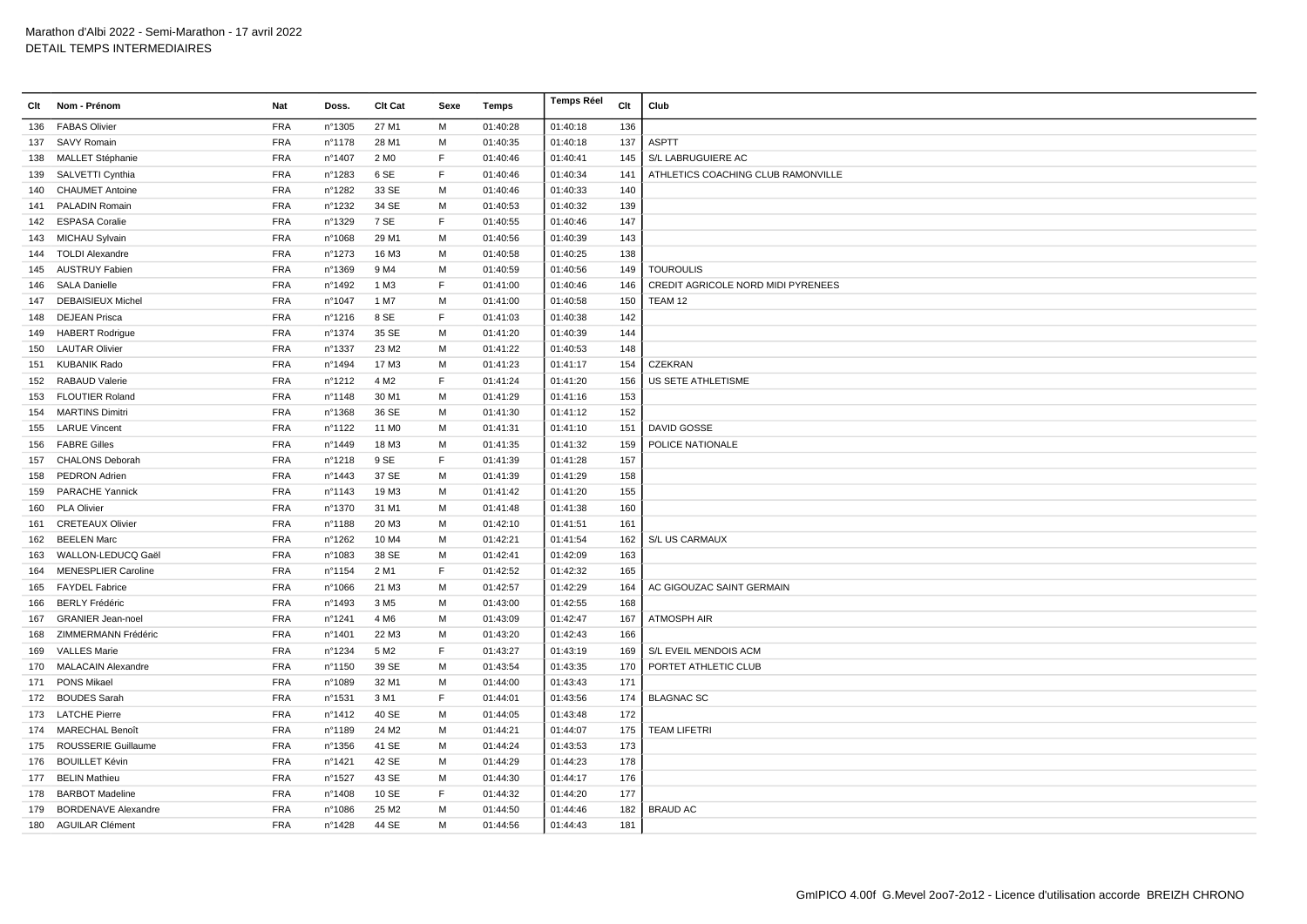| Clt | Nom - Prénom                | Nat        | Doss.  | Clt Cat           | Sexe        | Temps    | Temps Réel | Clt | Club                         |
|-----|-----------------------------|------------|--------|-------------------|-------------|----------|------------|-----|------------------------------|
| 181 | <b>CHAMAYOU Daniel</b>      | <b>FRA</b> | nº1274 | 11 M4             | м           | 01:44:56 | 01:44:40   | 180 |                              |
|     | 182 MASSOC Ghyslain         | <b>FRA</b> | n°1209 | 26 M <sub>2</sub> | M           | 01:45:02 | 01:44:52   | 184 |                              |
| 183 | VERDIER Jean Francois       | FRA        | n°1290 | 23 M3             | M           | 01:45:05 | 01:44:25   | 179 |                              |
| 184 | <b>TOULAT Emma</b>          | <b>FRA</b> | n°1444 | 11 SE             | E           | 01:45:17 | 01:45:01   | 185 |                              |
| 185 | <b>TERRINHA Hugo</b>        | <b>FRA</b> | n°1403 | 6ES               | M           | 01:45:18 | 01:45:03   | 186 |                              |
| 186 | POLLET Jean Yves            | <b>FRA</b> | nº1360 | 12 M4             | м           | 01:45:24 | 01:45:12   | 187 |                              |
| 187 | <b>GRIJALVA David</b>       | <b>FRA</b> | nº1424 | 45 SE             | м           | 01:45:33 | 01:44:48   | 183 |                              |
| 188 | <b>CRISTOL Davy</b>         | <b>FRA</b> | n°1242 | 46 SE             | м           | 01:45:40 | 01:45:29   | 190 |                              |
| 189 | <b>BONNERY Raphael</b>      | <b>FRA</b> | n°1446 | 47 SE             | M           | 01:45:44 | 01:45:14   | 189 |                              |
| 190 | <b>BARRAU Sandra</b>        | <b>FRA</b> | nº1191 | 6 M <sub>2</sub>  | F           | 01:45:46 | 01:45:12   | 188 | <b>ACJ NERAC</b>             |
| 191 | <b>MERCI Bernard</b>        | <b>FRA</b> | nº1353 | 24 M3             | м           | 01:45:56 | 01:45:34   | 191 | PORTET ATHLETIC CLUB         |
| 192 | <b>CHATELET Mathilde</b>    | <b>FRA</b> | n°1222 | 12 SE             | F           | 01:45:57 | 01:45:36   | 192 |                              |
|     | 193 AUDOIRE Sylvain         | <b>FRA</b> | n°1156 | 25 M3             | M           | 01:46:05 | 01:45:46   | 193 |                              |
| 194 | <b>BERTON Pascal</b>        | <b>FRA</b> | n°1168 | 13 M4             | M           | 01:46:13 | 01:46:02   | 195 | <b>RCC</b>                   |
| 195 | JOUVET Clément              | <b>FRA</b> | n°1510 | 12 M <sub>0</sub> | M           | 01:46:24 | 01:46:04   | 196 | CPL PRIMAUBE                 |
| 196 | SOLIGO Romain               | <b>FRA</b> | n°1433 | 48 SE             | м           | 01:46:25 | 01:46:00   | 194 |                              |
| 197 | ALE Sébastien               | <b>FRA</b> | nº1467 | 33 M1             | м           | 01:46:28 | 01:46:08   | 197 |                              |
| 198 | <b>GROISARD Dominique</b>   | <b>FRA</b> | n°1366 | 14 M4             | м           | 01:46:36 | 01:46:20   | 198 |                              |
| 199 | <b>MORENO Guillaume</b>     | <b>FRA</b> | n°1526 | 3 M <sub>0</sub>  | E           | 01:46:39 | 01:46:27   | 200 |                              |
| 200 | <b>BOUDIN</b> Éric          | <b>FRA</b> | nº1354 | 27 M <sub>2</sub> | м           | 01:46:41 | 01:46:21   | 199 | PORTET ATHLETIC CLUB         |
|     | 201 MEYER Misha             | <b>FRA</b> | n°1423 | 13 M <sub>0</sub> | м           | 01:46:45 | 01:46:27   | 202 | TEAM 12                      |
| 202 | <b>GUERIN Gregory</b>       | <b>FRA</b> | n°1427 | 34 M1             | м           | 01:46:47 | 01:46:31   | 204 |                              |
| 203 | <b>DUMAINE Alexandre</b>    | <b>FRA</b> | n°1250 | 14 M <sub>0</sub> | м           | 01:46:57 | 01:46:30   | 203 |                              |
| 204 | <b>SIGAL Philippe</b>       | <b>FRA</b> | n°1260 | 15 M4             | M           | 01:47:00 | 01:46:31   | 205 | S/L US CARMAUX               |
| 205 | <b>MILLERET Philippe</b>    | <b>FRA</b> | n°1436 | 26 M3             | M           | 01:47:03 | 01:46:27   | 201 |                              |
| 206 | <b>FOURTANE Lisa</b>        | <b>FRA</b> | n°1426 | 13 SE             | F           | 01:47:03 | 01:46:49   | 209 |                              |
| 207 | <b>MEYRUEIX Michel</b>      | <b>FRA</b> | nº1140 | 4 M <sub>5</sub>  | м           | 01:47:16 | 01:47:01   | 212 | S/L EVEIL MENDOIS ACM        |
| 208 | VALAT Romain                | <b>FRA</b> | n°1469 | 49 SE             | м           | 01:47:19 | 01:46:53   | 210 |                              |
| 209 | <b>LOBRUTO Marie France</b> | <b>FRA</b> | n°1318 | 2 M3              | E           | 01:47:21 | 01:47:05   | 214 |                              |
|     | 210 VALAT Thibault          | <b>FRA</b> | n°1468 | 7 ES              | M           | 01:47:22 | 01:46:57   | 211 |                              |
|     | 211 VIALA Cyril             | <b>FRA</b> | n°1265 | 28 M2             | M           | 01:47:27 | 01:47:03   | 213 |                              |
|     | 212 LESUR Stéphane          | <b>FRA</b> | n°1135 | 29 M <sub>2</sub> | м           | 01:47:28 | 01:46:46   | 208 |                              |
|     | 213 ROUGE Sandrine          | <b>FRA</b> | n°1228 | 3 M3              | $\mathsf F$ | 01:47:34 | 01:47:14   | 217 | PORTET ATHLETIC CLUB         |
|     | 214 DESCOUS Laurent         | <b>FRA</b> | n°1233 | 27 M3             | M           | 01:47:35 | 01:47:14   | 218 | <b>TEAM PASTEL TRIATHLON</b> |
| 215 | ROUDIERE Rodolphe           | <b>FRA</b> | n°1054 | 50 SE             | M           | 01:47:37 | 01:47:10   | 216 |                              |
|     | 216 JOULIE Jean-claude      | <b>FRA</b> | n°1385 | 5 M <sub>5</sub>  | м           | 01:47:38 | 01:47:09   | 215 |                              |
|     | 217 BOULOC Guillaume        | <b>FRA</b> | n°1504 | 30 M <sub>2</sub> | м           | 01:47:38 | 01:47:29   | 219 | S/L USCA LESCURE             |
|     | 218 LACHEREZ Pascal         | <b>FRA</b> | nº1116 | 28 M3             | м           | 01:47:48 | 01:47:39   | 222 | CLUB ATHLETIQUE DU ROANNAIS* |
|     | 219 GLOUX Mickael           | <b>FRA</b> | n°1520 | 35 M1             | M           | 01:47:57 | 01:47:32   | 221 | US LIFFRE                    |
| 220 | DIEUZE Jocelyn              | <b>FRA</b> | n°1280 | 15 M <sub>0</sub> | M           | 01:48:15 | 01:48:08   | 227 |                              |
| 221 | <b>BARTHELEMY Jerome</b>    | <b>FRA</b> | n°1254 | 29 M3             | м           | 01:48:16 | 01:47:31   | 220 | LES TROTTEURS D EN LAURE     |
|     | 222 LARTIGUE Pierre         | <b>FRA</b> | n°1176 | 30 M3             | м           | 01:48:20 | 01:48:04   | 225 | ASPTT TOULOUSE               |
|     | 223 VERSEILS Nicolas        | <b>FRA</b> | n°1215 | 36 M1             | м           | 01:48:28 | 01:48:08   | 226 | <b>COURIR FONSEGRIVES</b>    |
| 224 | <b>TEULIERES Karine</b>     | <b>FRA</b> | n°1358 | 7 M <sub>2</sub>  | E           | 01:48:32 | 01:48:14   | 228 |                              |
|     | 225 MOUTINHO TEIXEIRA André | PRT        | n°1224 | 51 SE             | M           | 01:48:38 | 01:47:57   | 223 |                              |
|     |                             |            |        |                   |             |          |            |     |                              |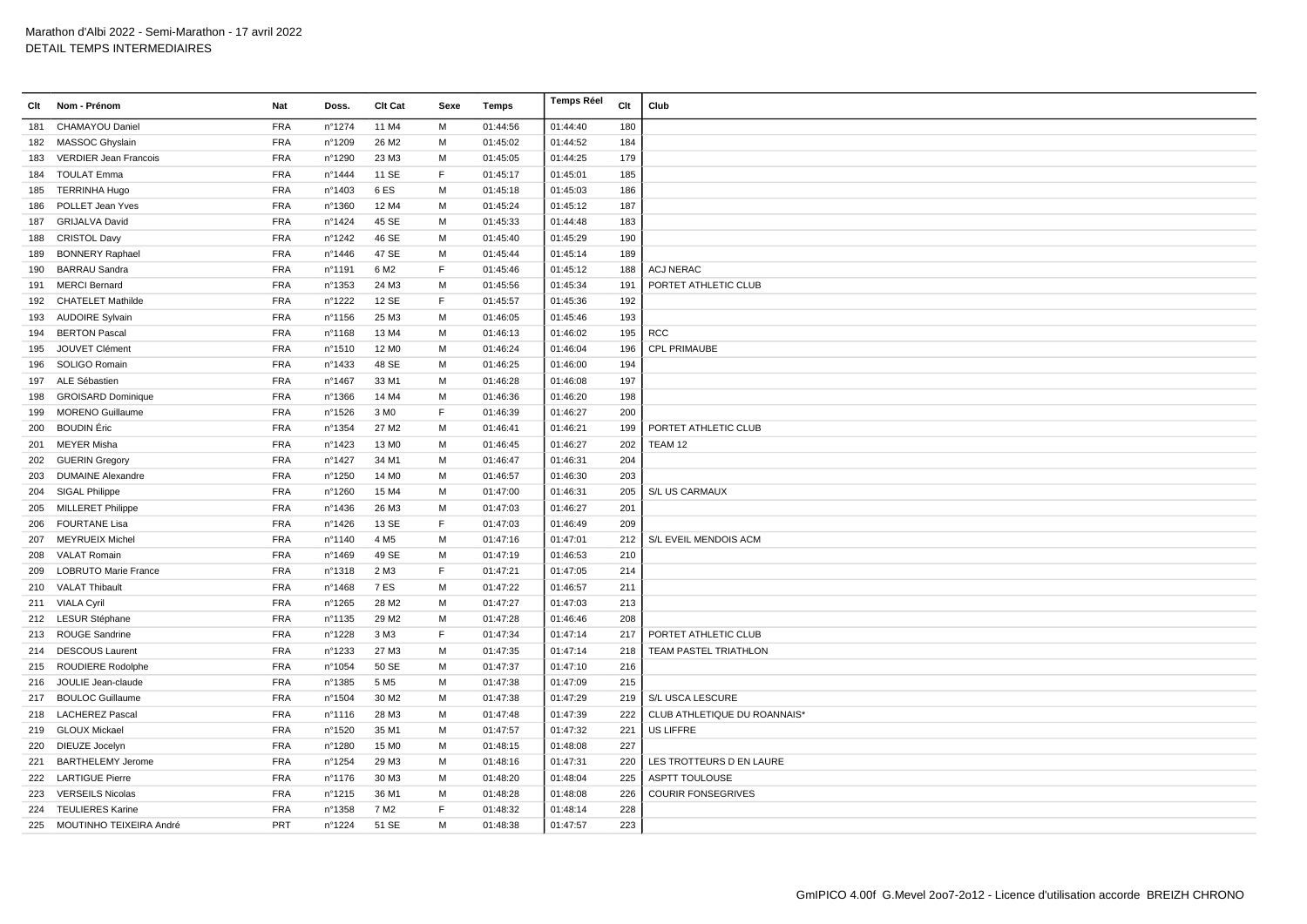| Clt | Nom - Prénom              | Nat        | Doss.  | Clt Cat           | Sexe | Temps    | <b>Temps Réel</b> | Clt | Club                            |
|-----|---------------------------|------------|--------|-------------------|------|----------|-------------------|-----|---------------------------------|
|     | 226 MOREL Alexandra       | <b>FRA</b> | n°1223 | 2 ES              | F.   | 01:48:39 | 01:47:59          | 224 |                                 |
| 227 | <b>FONSES Cédric</b>      | <b>FRA</b> | nº1117 | 16 M <sub>0</sub> | M    | 01:48:46 | 01:48:34          | 230 | <b>TCC</b>                      |
| 228 | <b>MAURAIZIN Patrick</b>  | <b>FRA</b> | n°1107 | 31 M3             | м    | 01:48:56 | 01:48:50          | 237 |                                 |
| 229 | ADAMCZEWSKI Nicolas       | <b>FRA</b> | n°1304 | 31 M2             | м    | 01:48:56 | 01:46:36          | 206 | LA SURVIE                       |
| 230 | JOUANNEAU Yann            | <b>FRA</b> | n°1258 | 8 ES              | м    | 01:48:57 | 01:48:50          | 236 |                                 |
| 231 | ADAMCZEWSKI Benjamin      | <b>FRA</b> | n°1317 | 17 M <sub>0</sub> | M    | 01:48:58 | 01:46:37          | 207 |                                 |
| 232 | FOHANNO Stéphanie         | <b>FRA</b> | n°1440 | 4 M1              | E    | 01:48:59 | 01:48:20          | 229 | <b>CAP MONTAS</b>               |
| 233 | <b>LORENZIN Nathalie</b>  | <b>FRA</b> | n°1257 | 4 M3              | F    | 01:49:06 | 01:48:56          | 238 | S/L ASAR CORBIERES MEDITERRANEE |
|     | 234 ENG Nathalie          | <b>FRA</b> | n°1085 | 8 M <sub>2</sub>  | E    | 01:49:06 | 01:48:49          | 235 |                                 |
| 235 | <b>SUC Sebastien</b>      | <b>FRA</b> | nº1514 | 37 M1             | м    | 01:49:12 | 01:48:40          | 231 |                                 |
| 236 | DELLA-RICA Jean Michel    | <b>FRA</b> | n°1306 | 32 M3             | м    | 01:49:15 | 01:48:41          | 232 |                                 |
|     | 237 FARIZON Stephane      | <b>FRA</b> | n°1330 | 32 M <sub>2</sub> | M    | 01:49:16 | 01:49:00          | 241 |                                 |
| 238 | <b>COMBES Gilles</b>      | <b>FRA</b> | n°1077 | 16 M4             | M    | 01:49:19 | 01:49:05          | 243 |                                 |
| 239 | MATCZYK Stephane          | <b>FRA</b> | n°1056 | 33 M <sub>2</sub> | м    | 01:49:23 | 01:48:47          | 234 |                                 |
| 240 | <b>GRANDET Manon</b>      | <b>FRA</b> | n°1076 | 14 SE             | F    | 01:49:23 | 01:49:23          | 253 |                                 |
|     | 241 DELAGE Eric           | <b>FRA</b> | n°1486 | 18 M <sub>0</sub> | м    | 01:49:24 | 01:49:00          | 240 |                                 |
|     | 242 LASCAUD Fabrice       | <b>FRA</b> | n°1284 | 34 M2             | M    | 01:49:24 | 01:48:59          | 239 | CLUB ATHLETIC VIA AGRIPPA       |
|     | 243 PEYRE Sebastien       | <b>FRA</b> | n°1099 | 35 M2             | M    | 01:49:25 | 01:49:09          | 246 |                                 |
| 244 | <b>PEYRE Mathieu</b>      | <b>FRA</b> | n°1100 | 38 M1             | м    | 01:49:25 | 01:49:09          | 247 |                                 |
| 245 | <b>CHARLES Marion</b>     | <b>FRA</b> | n°1381 | 5 M1              | F    | 01:49:25 | 01:49:01          | 242 | LES ZINZINS DES COTEAUX 31      |
|     | 246 PERIE Patrice         | <b>FRA</b> | n°1226 | 6 M <sub>5</sub>  | M    | 01:49:28 | 01:49:17          | 249 |                                 |
| 247 | <b>COMMENGE Celine</b>    | <b>FRA</b> | n°1414 | 6 M1              | E    | 01:49:28 | 01:48:45          | 233 |                                 |
| 248 | <b>VILLETON Michel</b>    | <b>FRA</b> | n°1043 | 5 M <sub>6</sub>  | M    | 01:49:31 | 01:49:28          | 256 | S/L EVEIL MENDOIS ACM           |
|     | 249 PLET Arnaud           | <b>FRA</b> | nº1119 | 52 SE             | M    | 01:49:32 | 01:49:12          | 248 | UNION BORDEAUX METROPOLE        |
| 250 | <b>TREMAS Thierry</b>     | <b>FRA</b> | nº1324 | 17 M4             | М    | 01:49:37 | 01:49:19          | 250 |                                 |
| 251 | <b>ANTOINE Christophe</b> | <b>FRA</b> | nº1146 | 36 M <sub>2</sub> | м    | 01:49:39 | 01:49:27          | 255 |                                 |
| 252 | PEIRO Jean-pierre         | <b>FRA</b> | nº1431 | 7 M <sub>5</sub>  | м    | 01:49:40 | 01:49:08          | 244 | <b>ECLA ALBI*</b>               |
| 253 | <b>DUCASSE Fabien</b>     | <b>FRA</b> | n°1396 | 19 M <sub>0</sub> | M    | 01:49:42 | 01:49:26          | 254 |                                 |
| 254 | <b>FERRIERES Laurent</b>  | <b>FRA</b> | n°1309 | 37 M <sub>2</sub> | M    | 01:49:43 | 01:49:37          | 260 |                                 |
| 255 | <b>CAUMONT Christian</b>  | <b>FRA</b> | n°1255 | 8 M <sub>5</sub>  | M    | 01:49:44 | 01:49:34          | 259 | <b>CAHORS TRIATHLON</b>         |
| 256 | <b>DAVID Anthony</b>      | <b>FRA</b> | n°1498 | 53 SE             | M    | 01:49:46 | 01:49:08          | 245 |                                 |
|     | 257 SIGAL Nathalie        | <b>FRA</b> | n°1259 | 5 M3              | F    | 01:49:50 | 01:49:22          | 252 | S/L US CARMAUX                  |
| 258 | MASSOL Joel               | <b>FRA</b> | n°1529 | 9 M <sub>5</sub>  | м    | 01:49:51 | 01:49:47          | 262 |                                 |
| 259 | <b>ENJALBERT Severine</b> | <b>FRA</b> | n°1515 | 4 M <sub>0</sub>  | F    | 01:49:52 | 01:49:29          | 258 | <b>ECLA ALBI*</b>               |
| 260 | FODE Jean-louis           | <b>FRA</b> | n°1238 | 18 M4             | м    | 01:49:59 | 01:49:20          | 251 |                                 |
| 261 | <b>OLCHEWSKY Michel</b>   | <b>FRA</b> | n°1397 | 10 M <sub>5</sub> | м    | 01:49:59 | 01:49:29          | 257 | S/L USCA LESCURE                |
| 262 | <b>BEZIAT Simon</b>       | <b>FRA</b> | n°1267 | 54 SE             | M    | 01:50:14 | 01:49:51          | 263 | <b>ECLA ALBI*</b>               |
| 263 | VILLENEUVE Joelle         | <b>FRA</b> | n°1261 | 1 M4              | F    | 01:50:22 | 01:49:54          | 264 | S/L US CARMAUX                  |
|     | 264 DEBONO Gregory        | <b>FRA</b> | n°1243 | 38 M2             | M    | 01:50:24 | 01:49:46          | 261 |                                 |
| 265 | ROUSSELET Léo             | <b>FRA</b> | n°1203 | 55 SE             | M    | 01:50:24 | 01:50:13          | 265 |                                 |
| 266 | <b>GAUZA Herve</b>        | <b>FRA</b> | n°1344 | 33 M3             | м    | 01:50:57 | 01:50:34          | 266 |                                 |
| 267 | <b>BASSI Jean</b>         | <b>FRA</b> | n°1162 | 34 M3             | м    | 01:51:00 | 01:50:42          | 267 | LOS DEGLINGOSSES                |
| 268 | <b>VITALI Corinne</b>     | <b>FRA</b> | n°1479 | 2 M4              | F    | 01:51:01 | 01:50:48          | 269 | TROTTEUR D EN LAURE             |
| 269 | <b>HERLEM Maéva</b>       | <b>FRA</b> | n°1024 | 15 SE             | E    | 01:51:02 | 01:50:49          | 270 | LES GALOPINS BRASSAC            |
|     | 270 DELIERRE Charles      | <b>FRA</b> | n°1523 | 35 M3             | M    | 01:51:11 | 01:50:47          | 268 |                                 |
|     |                           |            |        |                   |      |          |                   |     |                                 |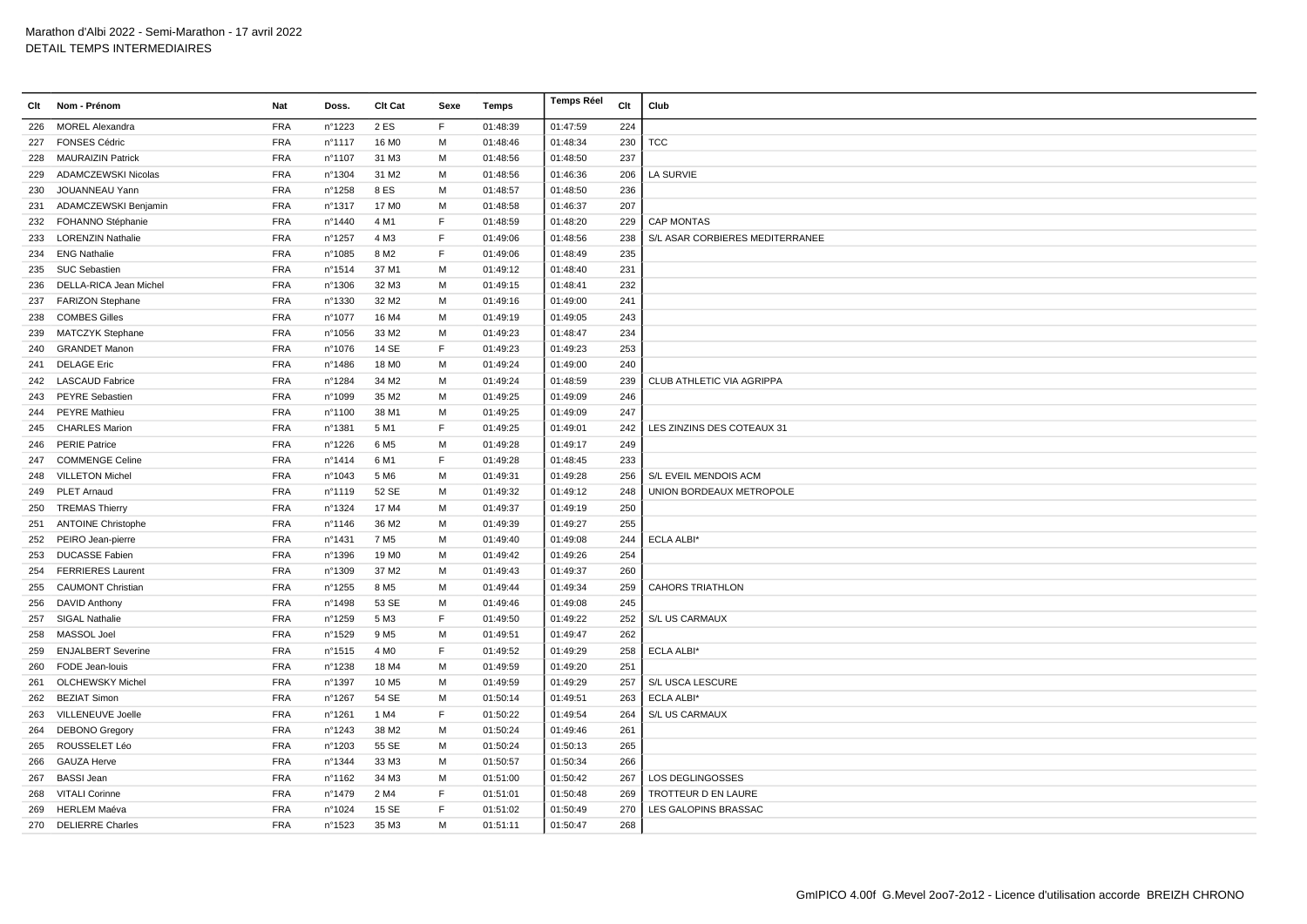|     | Clt Nom - Prénom          | <b>Nat</b> | Doss.  | Clt Cat           | Sexe | Temps    | <b>Temps Réel</b> | Clt | Club                               |
|-----|---------------------------|------------|--------|-------------------|------|----------|-------------------|-----|------------------------------------|
| 271 | <b>CALVY Emmanuel</b>     | <b>FRA</b> | n°1323 | 36 M3             | M    | 01:51:34 | 01:51:16          | 273 |                                    |
|     | 272 SABARTHEZ Anastasia   | <b>FRA</b> | n°1149 | 16 SE             | F.   | 01:51:37 | 01:51:14          | 272 | PORTET ATHLETIC CLUB               |
| 273 | DOS SANTOS Jose           | <b>FRA</b> | n°1155 | 19 M4             | м    | 01:51:46 | 01:51:11          | 271 | <b>S/L CASTRES ATHLETISME</b>      |
|     | 274 HODIN Jonathan        | <b>FRA</b> | n°1488 | 39 M1             | м    | 01:51:59 | 01:51:38          | 275 |                                    |
| 275 | <b>FEDI Emilie</b>        | <b>FRA</b> | n°1175 | 5 M <sub>0</sub>  | F    | 01:52:02 | 01:51:24          | 274 | ECLA ALBI*                         |
| 276 | RAMOND Nicolas            | <b>FRA</b> | n°1409 | 56 SE             | м    | 01:52:37 | 01:52:04          | 278 |                                    |
| 277 | <b>RAMOND Patrick</b>     | <b>FRA</b> | n°1293 | 20 M4             | M    | 01:52:37 | 01:52:02          | 277 |                                    |
| 278 | PONTIE BORIE Ludivine     | <b>FRA</b> | n°1470 | 7 M1              | F.   | 01:52:39 | 01:52:22          | 281 | <b>HOTEL IBIS</b>                  |
| 279 | DE COMARMOND Michel       | <b>FRA</b> | n°1485 | 40 M1             | м    | 01:52:39 | 01:52:25          | 282 |                                    |
| 280 | <b>WHITFIELD Pauline</b>  | <b>FRA</b> | n°1205 | 6 M <sub>0</sub>  | F    | 01:52:44 | 01:52:01          | 276 |                                    |
| 281 | <b>ASSOULANT Emmanuel</b> | <b>FRA</b> | n°1511 | 37 M3             | M    | 01:52:50 | 01:52:09          | 279 | LES GALOPINS DU JAQUEMART          |
| 282 | ORSSAUD Isabelle          | <b>FRA</b> | n°1038 | 9 M2              | F    | 01:52:50 | 01:52:10          | 280 |                                    |
| 283 | <b>DESSORT Helene</b>     | <b>FRA</b> | n°1161 | 17 SE             | E    | 01:53:29 | 01:53:07          | 285 |                                    |
| 284 | <b>LAZARO Laurent</b>     | <b>FRA</b> | n°1391 | 38 M3             | M    | 01:53:30 | 01:53:16          | 287 | <b>ASPTT TOULOUSE</b>              |
| 285 | <b>BAUP Loïc</b>          | <b>FRA</b> | n°1127 | 39 M3             | M    | 01:53:33 | 01:53:01          | 284 |                                    |
| 286 | <b>LABBE Sandrine</b>     | <b>FRA</b> | n°1097 | 8 M1              | F    | 01:53:35 | 01:53:00          | 283 | CLUB DATHLETISME DE CASTELGINEST   |
| 287 | <b>PRIETO Anne Marie</b>  | <b>FRA</b> | n°1455 | 6 M3              | F    | 01:53:36 | 01:53:35          | 291 |                                    |
| 288 | MICHIELUTTI Gabrielle     | <b>FRA</b> | n°1198 | 18 SE             | F    | 01:53:37 | 01:53:24          | 288 |                                    |
| 289 | JOUFFRE Damien            | <b>FRA</b> | n°1197 | 41 M1             | м    | 01:53:40 | 01:53:29          | 289 | <b>TOULOUSE TRIATHLON</b>          |
| 290 | <b>MARTY Adrien</b>       | <b>FRA</b> | n°1252 | 57 SE             | м    | 01:53:47 | 01:53:12          | 286 |                                    |
|     | 291 LUCE Xavier           | FRA        | n°1418 | 42 M1             | м    | 01:53:59 | 01:53:48          | 293 |                                    |
| 292 | <b>DEBORDE Laure</b>      | <b>FRA</b> | n°1287 | 9 M1              | E    | 01:54:01 | 01:53:37          | 292 | <b>COURIR A CUSSET</b>             |
|     | 293 NIEL Adrien           | <b>FRA</b> | n°1299 | 20 M <sub>0</sub> | M    | 01:54:06 | 01:53:32          | 290 |                                    |
| 294 | SOUQUE Francois Xavier    | <b>FRA</b> | n°1208 | 39 M <sub>2</sub> | M    | 01:54:18 | 01:54:02          | 294 |                                    |
| 295 | <b>ROGER Helene</b>       | <b>FRA</b> | n°1425 | 7 M <sub>0</sub>  | F.   | 01:54:26 | 01:54:07          | 295 | ASD81                              |
| 296 | <b>HERAIL Marina</b>      | <b>FRA</b> | n°1172 | 19 SE             | F    | 01:54:54 | 01:54:25          | 297 |                                    |
| 297 | <b>GEMARIN Anthony</b>    | <b>FRA</b> | n°1245 | 21 M <sub>0</sub> | м    | 01:54:57 | 01:54:19          | 296 |                                    |
| 298 | <b>GRANIER Théo</b>       | <b>FRA</b> | n°1206 | 9 ES              | M    | 01:55:14 | 01:55:07          | 304 |                                    |
| 299 | <b>ZIMMERMANN Robin</b>   | <b>FRA</b> | n°1399 | 10 ES             | M    | 01:55:15 | 01:54:38          | 298 |                                    |
| 300 | <b>RICARD Pierre</b>      | <b>FRA</b> | n°1386 | 21 M4             | M    | 01:55:17 | 01:54:50          | 300 |                                    |
| 301 | POMMAT Christophe         | <b>FRA</b> | n°1392 | 22 M4             | м    | 01:55:21 | 01:54:53          | 301 |                                    |
| 302 | <b>GERARD Thomas</b>      | <b>FRA</b> | n°1495 | 58 SE             | м    | 01:55:29 | 01:54:47          | 299 |                                    |
| 303 | MORETTE Didier            | <b>FRA</b> | n°1333 | 43 M1             | м    | 01:55:31 | 01:54:59          | 302 | CLUB DATHLETISME DE CASTELGINEST   |
| 304 | <b>GRILLERES Philippe</b> | <b>FRA</b> | n°1082 | 23 M4             | м    | 01:55:32 | 01:55:15          | 307 | ASPTT TOULOUSE                     |
| 305 | RABILLARD Bernard         | <b>FRA</b> | n°1375 | 6 M6              | м    | 01:55:35 | 01:55:12          | 306 |                                    |
| 306 | SALVAGE Ingrid            | <b>FRA</b> | n°1322 | 8 M <sub>0</sub>  | F    | 01:55:44 | 01:55:09          | 305 |                                    |
| 307 | <b>SALVAGE Eric</b>       | <b>FRA</b> | n°1321 | 22 M <sub>0</sub> | M    | 01:55:44 | 01:55:06          | 303 |                                    |
| 308 | <b>SIMON Maurice</b>      | <b>FRA</b> | n°1108 | 23 M <sub>0</sub> | M    | 01:55:50 | 01:55:15          | 308 |                                    |
| 309 | DE ALMEIDA SILVA Jessica  | <b>FRA</b> | n°1314 | 20 SE             | F    | 01:55:57 | 01:55:38          | 310 |                                    |
| 310 | <b>PUJOL Pauline</b>      | <b>FRA</b> | n°1251 | 21 SE             | F.   | 01:55:59 | 01:55:19          | 309 |                                    |
|     | 311 SCHWALLER Daniel      | <b>FRA</b> | n°1482 | 2 M7              | м    | 01:56:00 | 01:55:40          | 311 | S/L LAURAGAIS ATHLE CASTELNAUDARY  |
|     | 312 FURLAN Guillaume      | <b>FRA</b> | n°1327 | 59 SE             | м    | 01:56:03 | 01:55:42          | 312 |                                    |
|     | 313 FROIDEFOND Christian  | <b>FRA</b> | n°1441 | 11 M <sub>5</sub> | м    | 01:56:21 | 01:56:13          | 315 | CREDIT AGRICOLE NORD MIDI PYRENEES |
|     | 314 VILLETON Jocelyne     | <b>FRA</b> | n°1044 | 1 M <sub>6</sub>  | E    | 01:56:24 | 01:56:20          | 316 | S/L EVEIL MENDOIS ACM              |
|     | 315 LIN Amandine          | <b>FRA</b> | n°1435 | 22 SE             | E    | 01:56:26 | 01:55:55          | 314 |                                    |
|     |                           |            |        |                   |      |          |                   |     |                                    |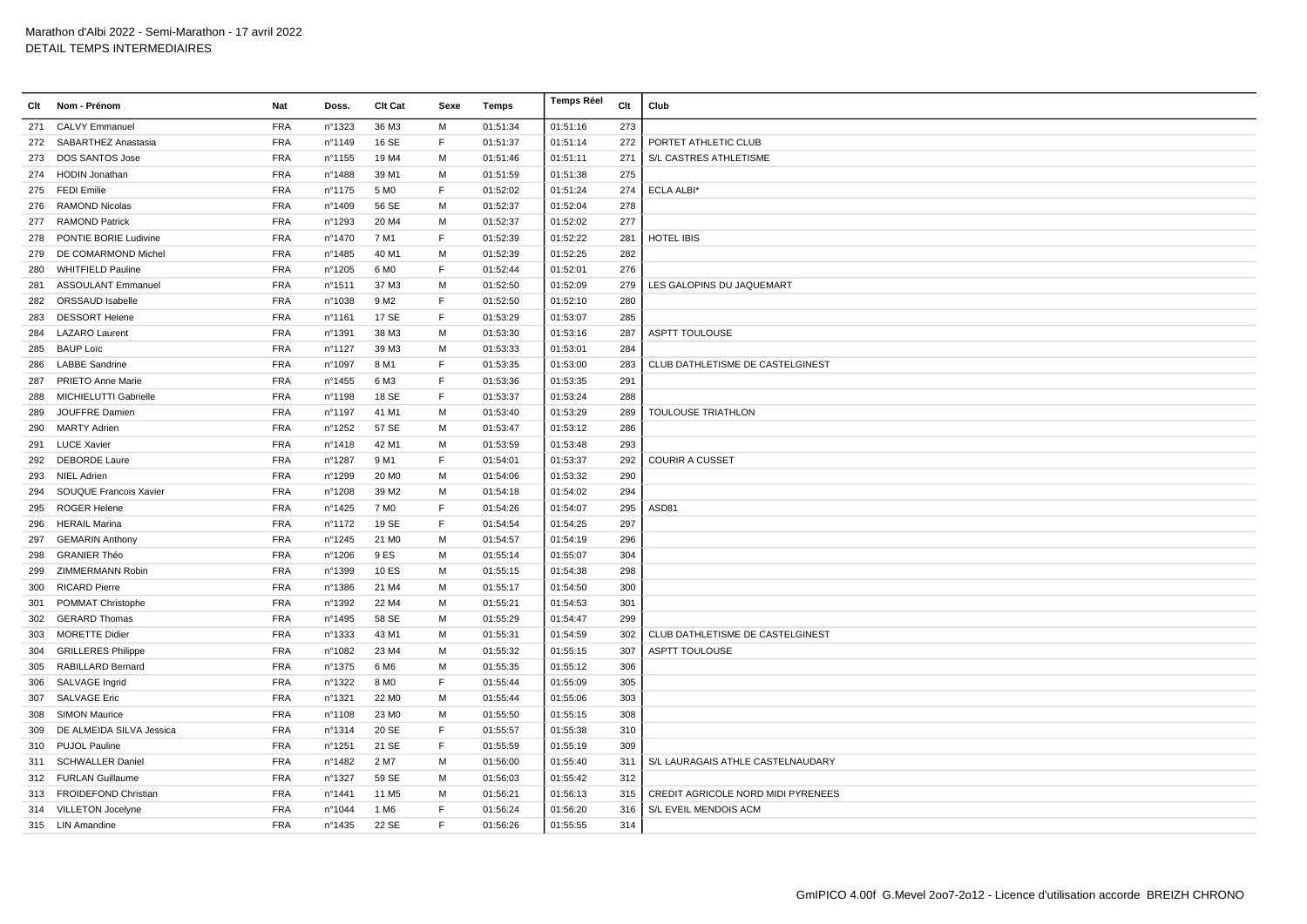|     | Clt Nom - Prénom               | Nat        | Doss.  | <b>CIt Cat</b>    | Sexe | Temps    | <b>Temps Réel</b> | Clt | Club                          |
|-----|--------------------------------|------------|--------|-------------------|------|----------|-------------------|-----|-------------------------------|
|     | 316 HOURANT Dominique          | <b>FRA</b> | nº1415 | 24 M4             | M    | 01:56:29 | 01:55:46          | 313 |                               |
|     | 317 LHORTE Philippe            | <b>FRA</b> | n°1294 | 40 M3             | м    | 01:56:46 | 01:56:31          | 320 |                               |
| 318 | <b>MIRAMONT Frederick</b>      | <b>FRA</b> | n°1229 | 25 M4             | м    | 01:56:47 | 01:56:26          | 318 | PORTET ATHLETIC CLUB          |
|     | 319 LIN Christelle             | <b>FRA</b> | n°1434 | 10 M <sub>2</sub> | F    | 01:56:51 | 01:56:20          | 317 | ATHLETIC CLUB SAINT AFFRICAIN |
| 320 | <b>AMAR Sandrine</b>           | <b>FRA</b> | n°1217 | 10 M1             | F    | 01:56:54 | 01:56:31          | 321 |                               |
| 321 | <b>CENRAUD Marie</b>           | <b>FRA</b> | n°1185 | 23 SE             | E    | 01:57:04 | 01:56:44          | 322 |                               |
| 322 | <b>CROS Jean-jacques</b>       | <b>FRA</b> | n°1338 | 26 M4             | M    | 01:57:07 | 01:56:46          | 324 | PORTET ATHLETIC CLUB          |
| 323 | <b>COUDERT Nathalie</b>        | <b>FRA</b> | nº1144 | 7 M3              | F    | 01:57:09 | 01:56:55          | 330 | S/L EVEIL MENDOIS ACM         |
| 324 | <b>MORENO Jessica</b>          | <b>FRA</b> | n°1180 | 9 M <sub>0</sub>  | E    | 01:57:10 | 01:56:50          | 327 |                               |
| 325 | PEINTRE Séverine               | <b>FRA</b> | n°1302 | 11 M <sub>2</sub> | F    | 01:57:10 | 01:56:47          | 325 | <b>ECLA ALBI*</b>             |
|     | 326 RABER Carine               | <b>FRA</b> | n°1345 | 8 M3              | F    | 01:57:11 | 01:57:05          | 333 | LE HAVRE S PORT ATHLETISME    |
| 327 | <b>CAMMAL Fanny</b>            | <b>FRA</b> | n°1093 | 11 M1             | F    | 01:57:14 | 01:56:29          | 319 |                               |
|     | 328 PAGEZE Maud                | <b>FRA</b> | n°1269 | 12 M <sub>2</sub> | F    | 01:57:18 | 01:56:44          | 323 |                               |
| 329 | <b>FERRE David</b>             | <b>FRA</b> | n°1502 | 60 SE             | M    | 01:57:19 | 01:56:52          | 329 |                               |
| 330 | <b>TERRAL Julien</b>           | <b>FRA</b> | n°1501 | 61 SE             | M    | 01:57:19 | 01:56:52          | 328 |                               |
| 331 | <b>MARECHAL Anne</b>           | <b>FRA</b> | n°1517 | 13 M <sub>2</sub> | F    | 01:57:27 | 01:57:02          | 332 |                               |
| 332 | <b>BERTOGNA Frederic</b>       | <b>FRA</b> | n°1098 | 41 M3             | M    | 01:57:28 | 01:56:50          | 326 | KOKI                          |
| 333 | <b>TILAK Pierre-louis</b>      | <b>FRA</b> | nº1132 | 62 SE             | M    | 01:57:32 | 01:57:00          | 331 |                               |
| 334 | <b>CLERFEUILLE Florence</b>    | <b>FRA</b> | n°1335 | 3 M4              | F    | 01:57:40 | 01:57:20          | 335 |                               |
| 335 | <b>BOUCHEZ Karine</b>          | <b>FRA</b> | nº1377 | 12 M1             | F    | 01:57:56 | 01:57:13          | 334 |                               |
| 336 | ANXIONNAZ Sabrina              | <b>FRA</b> | n°1072 | 14 M <sub>2</sub> | F    | 01:58:07 | 01:57:25          | 336 | S/L UNION PERPIGNAN ATHLE 66  |
| 337 | <b>ROLLIN Céline</b>           | <b>FRA</b> | n°1074 | 10 M <sub>0</sub> | F    | 01:58:09 | 01:57:38          | 337 |                               |
| 338 | <b>LAGACHE Nathan</b>          | <b>FRA</b> | nº1312 | 63 SE             | M    | 01:58:11 | 01:57:42          | 338 |                               |
| 339 | <b>LORBER Sophie</b>           | <b>FRA</b> | n°1187 | 4 M4              | F    | 01:58:21 | 01:57:57          | 341 | <b>BLAGNAC SC</b>             |
| 340 | SISSO Emmanuelle               | <b>FRA</b> | n°1328 | 15 M <sub>2</sub> | F    | 01:58:22 | 01:57:51          | 339 | S/L FLORENTIN ATHLE           |
| 341 | <b>ARIN Colin</b>              | <b>FRA</b> | n°1298 | 64 SE             | м    | 01:58:25 | 01:58:02          | 343 | <b>TUC TRIATHLON</b>          |
| 342 | FRAGA DE OLIVEIRA Stéphanie    | <b>FRA</b> | nº1177 | 13 M1             | F    | 01:58:25 | 01:58:03          | 344 | PORTET ATHLETIC CLUB          |
| 343 | <b>VERGES Fabienne</b>         | <b>FRA</b> | n°1102 | 9 M <sub>3</sub>  | F    | 01:58:28 | 01:57:53          | 340 |                               |
| 344 | <b>MAURIES Pierre</b>          | <b>FRA</b> | n°1124 | 12 M <sub>5</sub> | M    | 01:58:33 | 01:58:23          | 349 |                               |
| 345 | <b>CAYUELA Annick</b>          | <b>FRA</b> | n°1382 | 24 SE             | F    | 01:58:37 | 01:58:19          | 348 | PORTET ATHLETIC CLUB          |
| 346 | <b>CLERFEUILLE Rémi</b>        | <b>FRA</b> | n°1355 | 27 M4             | M    | 01:58:37 | 01:58:16          | 347 |                               |
| 347 | <b>CARCENAC David</b>          | <b>FRA</b> | n°1186 | 40 M2             | M    | 01:58:43 | 01:58:12          | 346 |                               |
| 348 | LECHEVALIER Eléa               | <b>FRA</b> | n°1266 | 25 SE             | F    | 01:58:44 | 01:57:59          | 342 |                               |
| 349 | <b>GRANGIS Maxime</b>          | <b>FRA</b> | n°1159 | 24 M <sub>0</sub> | M    | 01:58:50 | 01:58:08          | 345 |                               |
| 350 | <b>MARECHAL Christophe</b>     | <b>FRA</b> | n°1516 | 42 M3             | м    | 01:58:56 | 01:58:31          | 350 |                               |
| 351 | <b>BEAUFILS Coralie</b>        | <b>FRA</b> | n°1059 | 11 M <sub>0</sub> | F    | 01:58:57 | 01:58:34          | 351 | AS FRANSECHES                 |
| 352 | <b>DAWES Nigel</b>             | GBR        | n°1095 | 13 M <sub>5</sub> | M    | 01:59:23 | 01:58:46          | 352 |                               |
| 353 | POUCHART Camille               | <b>FRA</b> | n°1275 | 26 SE             | F    | 01:59:33 | 01:59:02          | 353 | S/L USCA LESCURE              |
| 354 | <b>GIRARD Clément</b>          | <b>FRA</b> | n°1513 | 65 SE             | M    | 01:59:51 | 01:59:42          | 359 |                               |
| 355 | <b>GARCIA Matthieu</b>         | <b>FRA</b> | n°1464 | 66 SE             | M    | 01:59:57 | 01:59:18          | 354 |                               |
| 356 | PERODEAU Jordan                | <b>FRA</b> | n°1339 | 67 SE             | м    | 01:59:58 | 01:59:22          | 355 |                               |
|     | 357 POYET Philippe             | <b>FRA</b> | n°1349 | 43 M3             | м    | 02:00:07 | 01:59:28          | 356 |                               |
| 358 | <b>BOYER Marie</b>             | <b>FRA</b> | n°1530 | 27 SE             | F    | 02:00:08 | 01:59:37          | 357 |                               |
| 359 | <b>NISSEN Cecile</b>           | <b>FRA</b> | n°1398 | 10 M3             | E    | 02:00:11 | 01:59:42          | 358 | S/L US CARMAUX                |
|     | 360 VIGUIER GOURMANEL Isabelle | <b>FRA</b> | n°1277 | 16 M <sub>2</sub> | E    | 02:00:30 | 01:59:51          | 361 |                               |
|     |                                |            |        |                   |      |          |                   |     |                               |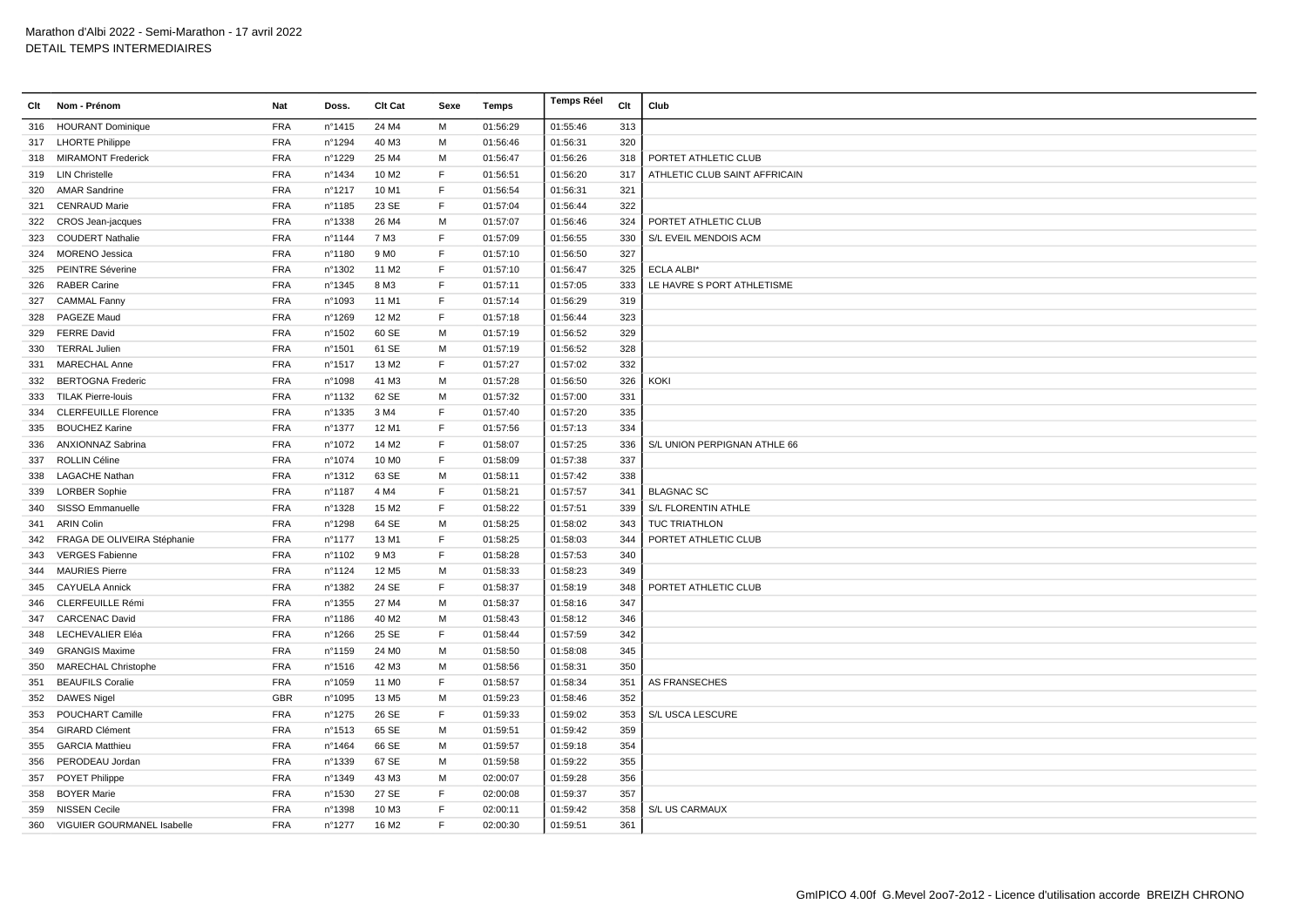| Clt | Nom - Prénom                 | Nat        | Doss.            | Clt Cat           | Sexe | Temps    | <b>Temps Réel</b> | Clt | Club                      |
|-----|------------------------------|------------|------------------|-------------------|------|----------|-------------------|-----|---------------------------|
| 361 | <b>BARAJAS Benoit</b>        | <b>FRA</b> | n°1331           | 44 M3             | M    | 02:00:35 | 01:59:49          | 360 |                           |
| 362 | VILASEQUE Jean-michel        | <b>FRA</b> | nº1214           | 7 M <sub>6</sub>  | м    | 02:00:40 | 02:00:19          | 362 |                           |
| 363 | <b>DAULHAC Béatrice</b>      | <b>FRA</b> | n°1240           | 11 M3             | F    | 02:00:51 | 02:00:51          | 364 |                           |
|     | 364 LALLART Flavien          | <b>FRA</b> | n°1167           | 68 SE             | м    | 02:01:17 | 02:00:50          | 363 |                           |
| 365 | <b>REMOND Morgane</b>        | <b>FRA</b> | nº1121           | 28 SE             | F    | 02:01:24 | 02:01:02          | 365 |                           |
| 366 | <b>BILLOUX Alain</b>         | <b>FRA</b> | nº1534           | 28 M4             | M    | 02:01:42 | 02:01:15          | 366 |                           |
| 367 | <b>DIMITROFF Celine</b>      | <b>FRA</b> | nº1142           | 17 M <sub>2</sub> | E    | 02:01:43 | 02:01:33          | 370 | S/L EVEIL MENDOIS ACM     |
| 368 | POCARD Elodie                | <b>FRA</b> | nº1118           | 12 M <sub>0</sub> | F    | 02:01:58 | 02:01:23          | 367 | CAC                       |
| 369 | <b>CHICAN Patrice</b>        | <b>FRA</b> | n°1138           | 8 M <sub>6</sub>  | м    | 02:02:05 | 02:01:44          | 373 |                           |
| 370 | <b>TOURNIE Christophe</b>    | <b>FRA</b> | n°1447           | 45 M3             | м    | 02:02:09 | 02:01:40          | 371 | POLICE NATIONALE          |
| 371 | <b>LECLERE</b> Sebastien     | <b>FRA</b> | n°1448           | 44 M1             | M    | 02:02:09 | 02:01:40          | 372 | POLICE NATIONALE          |
|     | 372 DEVAUX Géraldine         | <b>FRA</b> | n°1166           | 12 M3             | E    | 02:02:09 | 02:01:33          | 369 | <b>TAM MONTADY</b>        |
|     | 373 TICHADOU Andre           | <b>FRA</b> | n°1165           | 9 M <sub>6</sub>  | M    | 02:02:10 | 02:01:32          | 368 | SPIRIDON CLUB OCCITANIE   |
| 374 | BOUQUET-GAYRAUD Céline       | <b>FRA</b> | n°1204           | 13 M <sub>0</sub> | F    | 02:02:27 | 02:01:45          | 374 |                           |
|     | 375 ESPITALIER Jean-claude   | <b>FRA</b> | n°1332           | 3 M7              | M    | 02:02:33 | 02:02:02          | 375 |                           |
|     | 376 NIEL Jean Louis          | <b>FRA</b> | n°1300           | 10 M6             | м    | 02:02:33 | 02:02:02          | 376 |                           |
| 377 | BERJAUD-ZARZI Maud           | <b>FRA</b> | n°1133           | 29 SE             | E    | 02:02:40 | 02:02:07          | 377 |                           |
|     | 378 LAURENS Pierre           | <b>FRA</b> | nº1430           | 29 M4             | M    | 02:02:54 | 02:02:18          | 378 |                           |
| 379 | <b>ARROUZE Sylvie</b>        | <b>FRA</b> | n°1171           | 5 M4              | F    | 02:02:58 | 02:02:44          | 382 | S/L ATHLE 632 FONSORBES   |
| 380 | <b>DELEMER Gaetan</b>        | <b>FRA</b> | nº1340           | 46 M3             | M    | 02:03:12 | 02:02:39          | 381 |                           |
| 381 | <b>QUARIN Carole</b>         | <b>FRA</b> | n°1200           | 14 M1             | F    | 02:03:14 | 02:02:37          | 380 |                           |
| 382 | <b>VIGUIER Virginie</b>      | <b>FRA</b> | n°1244           | 18 M <sub>2</sub> | F    | 02:03:15 | 02:02:36          | 379 |                           |
| 383 | <b>ANGLADE Lionel</b>        | <b>FRA</b> | n°1503           | 69 SE             | м    | 02:03:21 | 02:03:21          | 386 |                           |
| 384 | <b>BERTHOME Clémentine</b>   | <b>FRA</b> | $n^{\circ}$ 1477 | 30 SE             | F.   | 02:03:50 | 02:03:20          | 385 |                           |
| 385 | <b>BERTHOME Eric</b>         | <b>FRA</b> | n°1481           | 14 M <sub>5</sub> | M    | 02:03:50 | 02:03:20          | 384 |                           |
| 386 | <b>VEYRAC Christine</b>      | <b>FRA</b> | nº1104           | 13 M3             | F    | 02:03:54 | 02:03:20          | 383 |                           |
| 387 | ROUAIX Isabelle              | <b>FRA</b> | n°1383           | 6 M4              | F    | 02:04:04 | 02:03:45          | 390 |                           |
| 388 | <b>THOMIERES Jeremie</b>     | <b>FRA</b> | nº1319           | 70 SE             | м    | 02:04:07 | 02:03:24          | 387 | TROTTEURS D EN LAURE      |
| 389 | ZANCARINI Jean Pierre        | <b>FRA</b> | n°1518           | 30 M4             | M    | 02:04:07 | 02:03:36          | 388 |                           |
| 390 | <b>GINESTET Anita</b>        | <b>FRA</b> | n°1528           | 14 M3             | F.   | 02:04:07 | 02:03:37          | 389 |                           |
| 391 | PASSANI Sylvain              | <b>FRA</b> | n°1158           | 25 M <sub>0</sub> | M    | 02:04:22 | 02:04:17          | 393 |                           |
| 392 | <b>CARBONNEL Anne-sophie</b> | <b>FRA</b> | n°1505           | 14 M <sub>0</sub> | E    | 02:04:28 | 02:04:08          | 392 |                           |
| 393 | <b>BLANC Bastien</b>         | <b>FRA</b> | n°1376           | 45 M1             | м    | 02:04:41 | 02:03:58          | 391 |                           |
| 394 | <b>GEORGE Isabelle</b>       | <b>FRA</b> | n°1303           | 19 M <sub>2</sub> | E    | 02:04:59 | 02:04:42          | 395 | <b>COURIR FONSEGRIVES</b> |
| 395 | <b>BESSIERE Philippe</b>     | <b>FRA</b> | n°1352           | 47 M3             | м    | 02:05:09 | 02:04:59          | 397 |                           |
| 396 | <b>BONNET Christian</b>      | <b>FRA</b> | n°1079           | 48 M3             | м    | 02:05:10 | 02:04:31          | 394 |                           |
| 397 | <b>KAUFFMANN Christelle</b>  | <b>FRA</b> | n°1130           | 7 M4              | F.   | 02:05:21 | 02:04:57          | 396 |                           |
| 398 | <b>ALVES Katy</b>            | <b>FRA</b> | n°1055           | 20 M <sub>2</sub> | F    | 02:05:59 | 02:05:28          | 398 |                           |
| 399 | <b>BLONDEAU</b> Isabelle     | <b>FRA</b> | n°1211           | 15 M1             | F    | 02:06:08 | 02:05:49          | 399 |                           |
| 400 | <b>BIGNALET Dafne</b>        | <b>FRA</b> | n°1471           | 31 SE             | E    | 02:06:15 | 02:05:53          | 400 |                           |
| 401 | <b>BAUTISTA Marjorie</b>     | <b>FRA</b> | n°1393           | 15 M <sub>0</sub> | F    | 02:06:19 | 02:05:56          | 401 | <b>ECLA ALBI*</b>         |
| 402 | <b>BAUDON Gwénaelle</b>      | <b>FRA</b> | n°1363           | 21 M <sub>2</sub> | F    | 02:06:28 | 02:06:01          | 403 |                           |
|     | 403 SAVY Véronique           | <b>FRA</b> | n°1362           | 15 M3             | F.   | 02:06:28 | 02:06:00          | 402 |                           |
| 404 | <b>BOFFE Frédéric</b>        | <b>BEL</b> | n°1417           | 41 M2             | м    | 02:06:35 | 02:06:08          | 404 | LES POTOS ROSES SOMBREFFE |
|     | 405 RICHER Cédric            | <b>FRA</b> | n°1451           | 46 M1             | M    | 02:06:37 | 02:06:13          | 405 |                           |
|     |                              |            |                  |                   |      |          |                   |     |                           |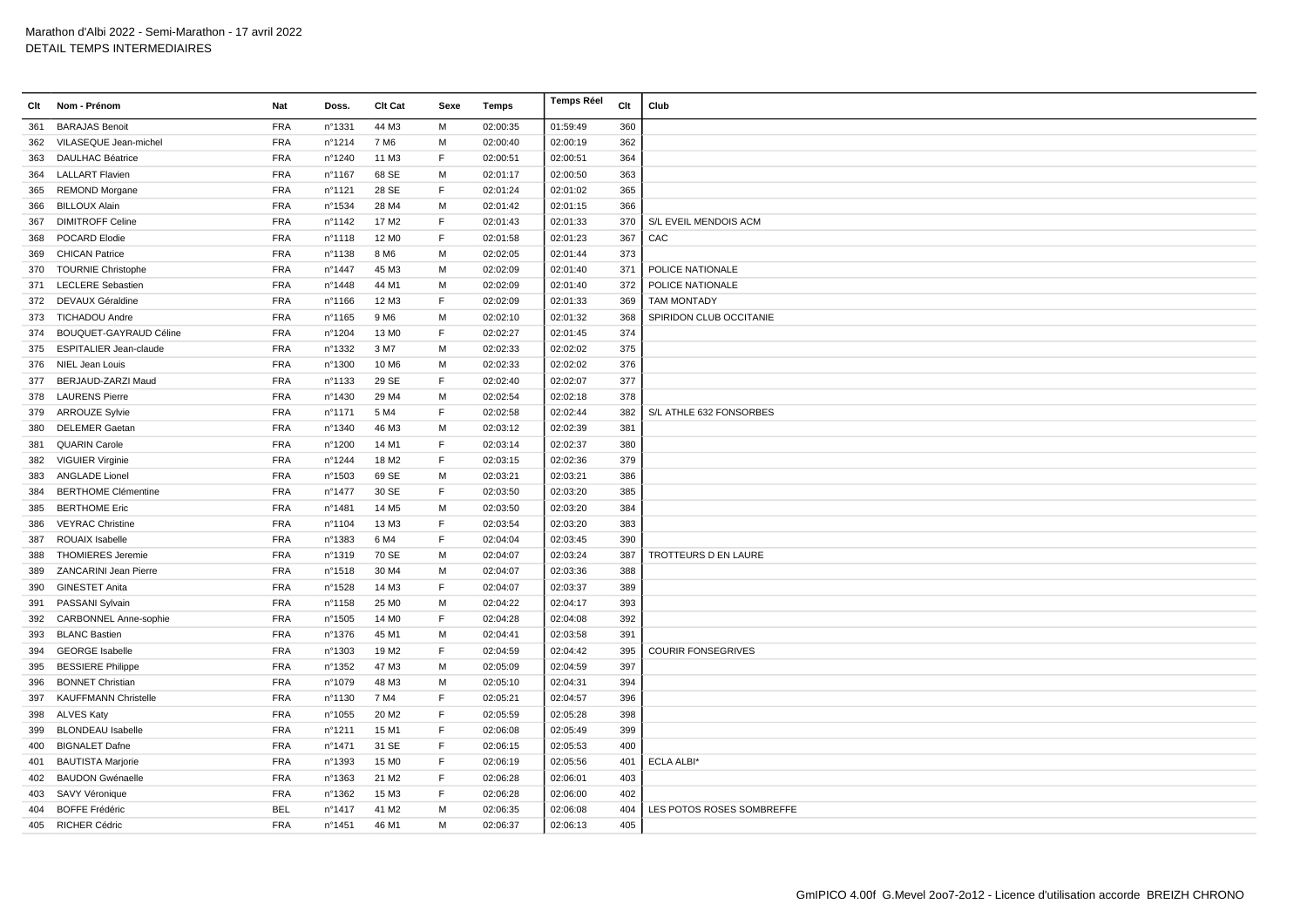| Clt | Nom - Prénom                | Nat        | Doss.            | Clt Cat           | Sexe        | Temps    | Temps Réel | Clt | Club                             |
|-----|-----------------------------|------------|------------------|-------------------|-------------|----------|------------|-----|----------------------------------|
| 406 | <b>CHEVALIER Queenie</b>    | <b>FRA</b> | n°1342           | 32 SE             | F.          | 02:07:12 | 02:06:46   | 406 |                                  |
| 407 | <b>VAYSSE Camille</b>       | <b>FRA</b> | n°1463           | 33 SE             | F           | 02:07:26 | 02:06:47   | 407 |                                  |
| 408 | DI STEFANO Laura            | <b>FRA</b> | n°1153           | 34 SE             | F           | 02:07:32 | 02:06:53   | 409 |                                  |
| 409 | <b>HENO Alain</b>           | <b>FRA</b> | n°1372           | 42 M <sub>2</sub> | м           | 02:07:33 | 02:06:51   | 408 | S/L LABRUGUIERE AC               |
|     | 410 ENZO Guillot            | <b>FRA</b> | n°1512           | <b>11 ES</b>      | M           | 02:07:41 | 02:07:41   | 411 |                                  |
|     | 411 VERNOUX Sarah           | <b>FRA</b> | n°1065           | 16 M1             | F           | 02:07:53 | 02:07:10   | 410 |                                  |
|     | 412 GASNIER Lénaïc          | <b>FRA</b> | n°1452           | 71 SE             | М           | 02:08:20 | 02:07:43   | 412 |                                  |
| 413 | <b>DAWES Louise</b>         | <b>GBR</b> | n°1094           | 1 M <sub>5</sub>  | E           | 02:08:27 | 02:07:51   | 413 |                                  |
|     | 414 SUC Didier              | <b>FRA</b> | n°1405           | 31 M4             | M           | 02:08:31 | 02:08:11   | 414 | S/L CAPIAL ATHLE.ST JUERY        |
|     | 415 FEO Anais               | <b>FRA</b> | n°1509           | 16 M <sub>0</sub> | $\mathsf F$ | 02:08:31 | 02:08:12   | 415 | <b>CPL PRIMAUBE</b>              |
| 416 | <b>COUBERIS Linda</b>       | <b>FRA</b> | n°1445           | 22 M <sub>2</sub> | F           | 02:08:31 | 02:08:16   | 416 |                                  |
| 417 | <b>LAMBOUR Annick</b>       | <b>FRA</b> | n°1285           | 16 M3             | F           | 02:08:46 | 02:08:24   | 419 | ECLA ALBI*                       |
| 418 | <b>NEVEUR Sebastien</b>     | <b>FRA</b> | n°1064           | 47 M1             | M           | 02:08:48 | 02:08:22   | 417 |                                  |
| 419 | <b>MEUNIER Sebastien</b>    | <b>FRA</b> | n°1390           | 48 M1             | M           | 02:08:49 | 02:08:23   | 418 |                                  |
| 420 | <b>GATELET Alexandre</b>    | <b>FRA</b> | n°1506           | 49 M1             | М           | 02:08:57 | 02:08:41   | 420 |                                  |
| 421 | PASTRE Jérôme               | <b>FRA</b> | n°1453           | 43 M2             | М           | 02:09:24 | 02:09:08   | 421 |                                  |
| 422 | <b>BONNET Jean-françois</b> | <b>FRA</b> | n°1071           | 50 M1             | М           | 02:10:00 | 02:09:28   | 422 |                                  |
| 423 | LABORDE Frédéric            | <b>FRA</b> | nº1268           | 44 M <sub>2</sub> | M           | 02:10:20 | 02:09:47   | 425 |                                  |
| 424 | <b>COT Christopher</b>      | <b>FRA</b> | n°1395           | 72 SE             | М           | 02:10:21 | 02:09:40   | 423 |                                  |
| 425 | <b>COT Gregory</b>          | <b>FRA</b> | n°1394           | 51 M1             | М           | 02:10:25 | 02:09:43   | 424 |                                  |
| 426 | KAWALA Inès                 | <b>FRA</b> | n°1220           | 35 SE             | F.          | 02:10:30 | 02:09:48   | 426 |                                  |
| 427 | <b>DUVERNEUIL Mathieu</b>   | <b>FRA</b> | n°1292           | 73 SE             | M           | 02:11:28 | 02:10:56   | 428 | LES FOY SONNES                   |
| 428 | DAL CORSO Pauline           | <b>FRA</b> | n°1291           | 36 SE             | F           | 02:11:28 | 02:10:56   | 427 | LES FOY SONNES                   |
|     | 429 AUGE Philippe           | <b>FRA</b> | n°1173           | 32 M4             | M           | 02:11:41 | 02:11:19   | 429 | S/L AC LACAUNE                   |
| 430 | <b>DEFINGS Adrien</b>       | <b>FRA</b> | n°1466           | 74 SE             | М           | 02:11:58 | 02:11:33   | 431 |                                  |
|     | 431 MICHEL Igor             | <b>FRA</b> | n°1060           | 26 M <sub>0</sub> | М           | 02:11:59 | 02:11:32   | 430 |                                  |
| 432 | <b>PIQUES Thierry</b>       | <b>FRA</b> | n°1141           | 49 M3             | M           | 02:12:12 | 02:11:46   | 432 |                                  |
| 433 | PROTEAU Jeff                | <b>FRA</b> | n°1210           | 11 M6             | М           | 02:12:24 | 02:12:09   | 433 |                                  |
|     | 434 VERGNE Marie            | <b>FRA</b> | $n^{\circ}$ 1313 | 8 M4              | F           | 02:12:52 | 02:12:21   | 435 |                                  |
| 435 | <b>CAVELIER Manon</b>       | <b>FRA</b> | nº1113           | 3 ES              | $\mathsf F$ | 02:12:53 | 02:12:20   | 434 |                                  |
|     | 436 LE CORRE Soizig         | <b>FRA</b> | n°1109           | 9 M4              | F           | 02:13:27 | 02:13:03   | 437 |                                  |
| 437 | <b>MARMIE Laureline</b>     | <b>FRA</b> | n°1474           | 17 M1             | F           | 02:13:31 | 02:12:51   | 436 |                                  |
| 438 | <b>CAHUZAC Carole</b>       | <b>FRA</b> | n°1112           | 17 M3             | F           | 02:14:11 | 02:13:37   | 438 | LA RONDE DE VILLEMUR             |
| 439 | <b>BOUE Agnès</b>           | <b>FRA</b> | n°1384           | 18 M3             | F           | 02:14:30 | 02:14:05   | 440 | <b>CAP MONTAS</b>                |
| 440 | <b>TRANIER Tom</b>          | <b>FRA</b> | n°1460           | 12 ES             | M           | 02:14:34 | 02:14:00   | 439 |                                  |
| 441 | SOUFFEZ SAM Valérie         | <b>FRA</b> | n°1139           | 10 M4             | F           | 02:14:38 | 02:14:08   | 441 |                                  |
|     | 442 FERRY Agnès             | <b>FRA</b> | n°1419           | 19 M3             | F           | 02:15:07 | 02:14:37   | 442 | <b>ECLA ALBI*</b>                |
| 443 | <b>TASSIE Thierry</b>       | <b>FRA</b> | n°1235           | 33 M4             | M           | 02:15:18 | 02:14:49   | 443 | ECLA ALBI*                       |
| 444 | PERRACHON Thomas            | <b>FRA</b> | n°1483           | 27 M <sub>0</sub> | М           | 02:15:27 | 02:14:54   | 444 |                                  |
| 445 | <b>BLAVY Célia</b>          | <b>FRA</b> | n°1334           | 37 SE             | F           | 02:16:33 | 02:15:57   | 445 |                                  |
| 446 | <b>LEROY Olivier</b>        | <b>FRA</b> | n°1207           | 52 M1             | M           | 02:16:53 | 02:16:34   | 446 |                                  |
| 447 | <b>THIEBAUD Marie Laure</b> | <b>FRA</b> | n°1190           | 17 M <sub>0</sub> | E           | 02:17:26 | 02:17:04   | 447 |                                  |
| 448 | <b>CLEUTJENS Alix</b>       | <b>FRA</b> | n°1457           | 1 JU              | F           | 02:17:58 | 02:17:20   | 448 |                                  |
| 449 | <b>DUBOIS Alban</b>         | <b>BEL</b> | n°1458           | 75 SE             | М           | 02:17:58 | 02:17:21   | 449 |                                  |
|     | 450 PISCOZZI Helene         | <b>FRA</b> | nº1125           | 18 M1             | F           | 02:18:25 | 02:17:52   | 450 | CLUB DATHLETISME DE CASTELGINEST |
|     |                             |            |                  |                   |             |          |            |     |                                  |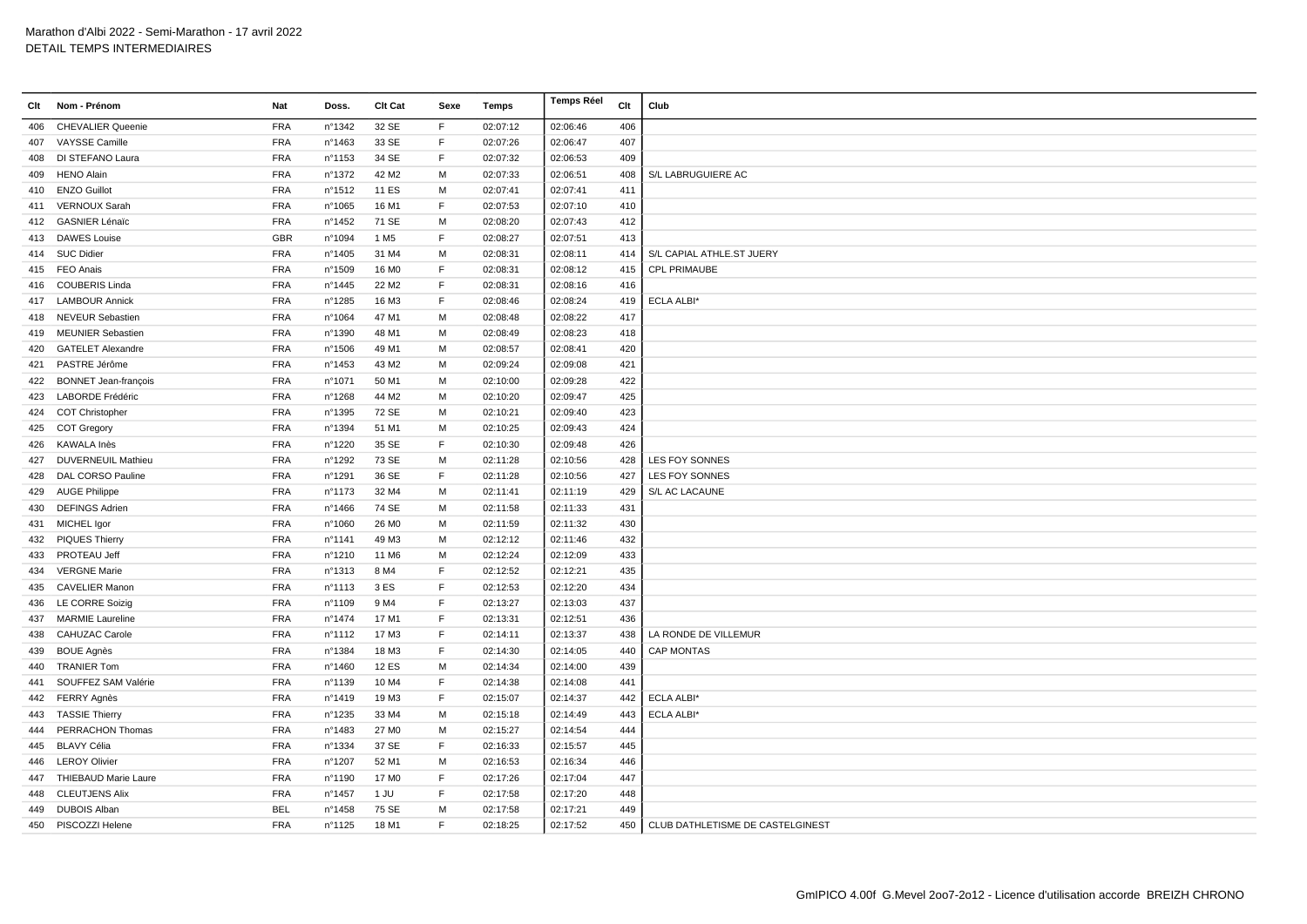| Clt | Nom - Prénom                  | Nat        | Doss.  | Clt Cat           | Sexe        | Temps    | <b>Temps Réel</b> | Clt | Club                                                    |
|-----|-------------------------------|------------|--------|-------------------|-------------|----------|-------------------|-----|---------------------------------------------------------|
| 451 | <b>LARMAN Olivier</b>         | <b>FRA</b> | n°1152 | 28 M <sub>0</sub> | M           | 02:18:37 | 02:17:57          | 451 |                                                         |
| 452 | <b>SOUILLE Nathalie</b>       | <b>FRA</b> | n°1075 | 19 M1             | F           | 02:18:45 | 02:18:32          | 452 |                                                         |
| 453 | <b>JACQUIS Vincent</b>        | <b>FRA</b> | n°1236 | 53 M1             | M           | 02:18:46 | 02:18:33          | 453 |                                                         |
| 454 | SOULADIE Rémi                 | <b>FRA</b> | nº1147 | 54 M1             | м           | 02:19:44 | 02:19:21          | 454 |                                                         |
| 455 | <b>JANISSON Chloé</b>         | <b>FRA</b> | n°1123 | 38 SE             | E           | 02:19:58 | 02:19:35          | 455 |                                                         |
| 456 | ZIMMERMANN-LAFFONT Blandine   | <b>FRA</b> | n°1400 | 23 M2             | F           | 02:21:15 | 02:20:39          | 456 |                                                         |
| 457 | <b>HURAULT Wibke</b>          | <b>FRA</b> | n°1051 | 24 M <sub>2</sub> | F.          | 02:22:00 | 02:21:28          | 457 |                                                         |
| 458 | JANSSOONE David               | <b>FRA</b> | n°1420 | 55 M1             | M           | 02:22:20 | 02:22:08          | 458 |                                                         |
| 459 | <b>COSTES Brigitte</b>        | <b>FRA</b> | n°1359 | 1 M7              | $\mathsf F$ | 02:24:12 | 02:23:30          | 459 |                                                         |
| 460 | <b>BERTHIER Jean-françois</b> | FRA        | n°1084 | 34 M4             | M           | 02:24:38 | 02:23:55          | 460 | CLUB DATHLETISME DE CASTELGINEST                        |
| 461 | <b>HENO Peggy</b>             | <b>FRA</b> | n°1371 | 20 M1             | F           | 02:24:52 | 02:24:08          | 461 | LES TROTTEURS D EN LAURE                                |
| 462 | FERRITTO Amélie               | <b>FRA</b> | n°1454 | 39 SE             | F           | 02:25:06 | 02:24:51          | 462 |                                                         |
| 463 | ALMON Jean-marc               | FRA        | n°1456 | 50 M3             | M           | 02:26:05 | 02:25:54          | 463 |                                                         |
| 464 | <b>FAYDEL Laurence</b>        | <b>FRA</b> | n°1067 | 20 M3             | F           | 02:26:48 | 02:26:18          | 464 | AC GIGOUZAC SAINT GERMAIN                               |
| 465 | MAIGNAN Alexandra             | <b>FRA</b> | n°1087 | 21 M1             | $\mathsf F$ | 02:28:54 | 02:28:39          | 465 |                                                         |
| 466 | <b>DEBAR Chantal</b>          | <b>FRA</b> | n°1103 | 2 M <sub>5</sub>  | E           | 02:29:44 | 02:29:21          | 467 | COURIR ET MARCHER AU FEMININ (VILLEFRANCHE DE ROUERGUE) |
| 467 | <b>DAVY Sophie</b>            | <b>FRA</b> | n°1326 | 25 M2             | F           | 02:29:45 | 02:29:21          | 466 | <b>COURIR AU FEMININ</b>                                |
| 468 | SOUYRI Manon                  | <b>FRA</b> | n°1114 | 40 SE             | F           | 02:30:24 | 02:29:41          | 468 |                                                         |
| 469 | <b>CHARRASSE</b> Émilie       | <b>FRA</b> | n°1137 | 18 M <sub>0</sub> | F           | 02:30:59 | 02:30:28          | 469 |                                                         |
| 470 | <b>COCHEN Helena</b>          | <b>FRA</b> | nº1057 | 3 M <sub>5</sub>  | $\mathsf F$ | 02:31:32 | 02:30:52          | 470 | ALBI FREE RUNNING                                       |
| 471 | <b>DELIERRE Valerie</b>       | <b>FRA</b> | n°1524 | 21 M3             | F           | 02:34:58 | 02:34:33          | 471 |                                                         |
|     | 472 KARMANN Thomas            | <b>FRA</b> | n°1110 | 76 SE             | M           | 02:36:42 | 02:35:59          | 472 |                                                         |
| 473 | NARVAEZ Sylvie                | <b>FRA</b> | n°1341 | 26 M <sub>2</sub> | F           | 02:37:03 | 02:36:19          | 473 | LES TROTTEURS D EN LAURE                                |
|     | 474 AUDRAIN Yvonnick          | <b>FRA</b> | n°1278 | 51 M3             | M           | 02:56:16 | 02:55:41          | 474 |                                                         |
| 475 | <b>ROBERT Nicolas</b>         | <b>FRA</b> | n°1279 | 56 M1             | M           | 02:56:17 | 02:55:41          | 475 |                                                         |
| 476 | VIDAL Stéphanie               | <b>FRA</b> | n°1052 | 27 M <sub>2</sub> | $\mathsf F$ | 02:56:36 | 02:55:53          | 476 |                                                         |
|     | DNF SALVAGE Charles           | <b>FRA</b> | n°1128 | 0 M1              | м           | 00:00:00 |                   |     |                                                         |
|     | DNS ALAARABIOU EI Hachem      | <b>FRA</b> | n°1429 | 0 M4              | M           | 00:00:00 |                   |     | S/L ASPTT AGEN                                          |
|     | DNS BERALS Claude             | <b>FRA</b> | n°1496 | 0 M4              | M           | 00:00:00 |                   |     |                                                         |
|     | DNS PARIS Marion              | <b>FRA</b> | n°1281 | 0 SE              | F           | 00:00:00 |                   |     |                                                         |
|     | DNS CHALONS Patrick           | <b>FRA</b> | n°1219 | 0 M <sub>6</sub>  | м           | 00:00:00 |                   |     |                                                         |
|     | <b>DNS</b> GARCIA Etienne     | <b>FRA</b> | nº1490 | 0 M <sub>O</sub>  | M           | 00:00:00 |                   |     |                                                         |
|     | DNS JMEL Said                 | <b>FRA</b> | nº1164 | 0 M4              | M           | 00:00:00 |                   |     | S/L ATHLE 632 JS CUGNALAISE ATHLETISME                  |
|     | DNS MAHE Eric                 | <b>FRA</b> | n°1101 | 0 M <sub>2</sub>  | M           | 00:00:00 |                   |     |                                                         |
|     | DNS MALAVAL Benoit            | <b>FRA</b> | n°1348 | 0 M1              | M           | 00:00:00 |                   |     | <b>TPA</b>                                              |
|     | DNS PERES Jean-jacques        | <b>FRA</b> | n°1432 | 0 M4              | м           | 00:00:00 |                   |     | <b>BAZETOUX ISSOIRE</b>                                 |
|     | DNS PESSATO Ludovic           | <b>FRA</b> | n°1361 | 0 SE              | м           | 00:00:00 |                   |     |                                                         |
|     | DNS RODIER Loïc               | <b>FRA</b> | n°1088 | 0 M3              | м           | 00:00:00 |                   |     | S/L ATHLE 632 JS CUGNALAISE ATHLETISME                  |
|     | DNS ABECASSIS Gabriel         | <b>FRA</b> | nº1297 | 0 SE              | M           | 00:00:00 |                   |     | ASPTT TOULOUSE                                          |
|     | DNS AUBIN Delphine            | <b>FRA</b> | n°1174 | 0 M3              | E           | 00:00:00 |                   |     | AC GIGOUZAC SAINT GERMAIN                               |
|     | DNS CHANFREAU Marie-laure     | <b>FRA</b> | n°1163 | 0 M <sub>5</sub>  | F           | 00:00:00 |                   |     | S/L A.C.M RUNNING CLUB                                  |
|     | DNS CLAVERIE Emma             | <b>FRA</b> | n°1136 | 0ES               | $\mathsf F$ | 00:00:00 |                   |     |                                                         |
|     | DNS GENOUDET Marion           | <b>FRA</b> | n°1237 | 0 M1              | E           | 00:00:00 |                   |     |                                                         |
|     | DNS JAMET Elise               | <b>FRA</b> | n°1120 | 0ES               | E           | 00:00:00 |                   |     |                                                         |
|     | DNS LAFONT Stéphanie          | <b>FRA</b> | n°1193 | 0 M <sub>2</sub>  | E           | 00:00:00 |                   |     | TARBES PYRENEES ATHLETISME                              |